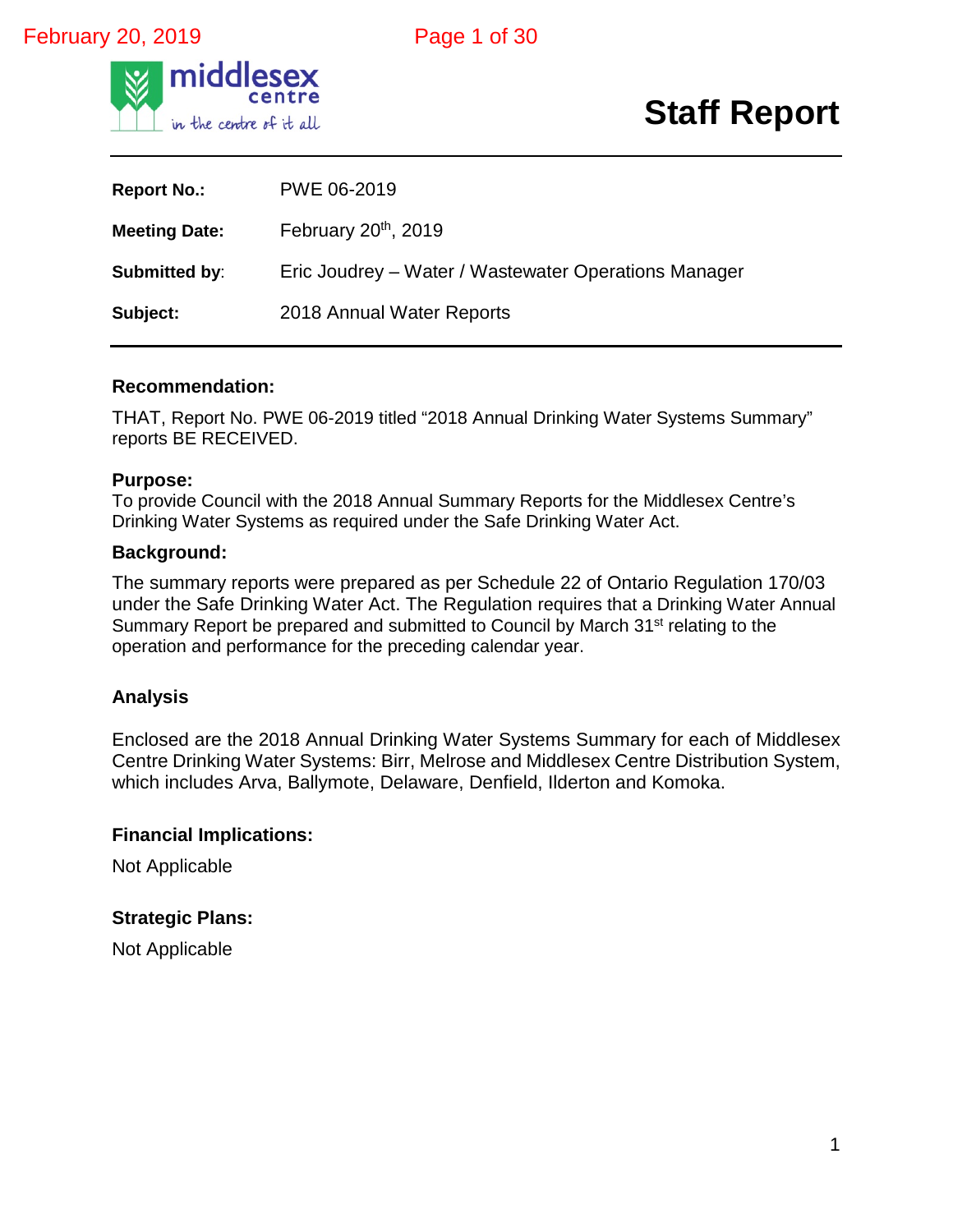

**2018 Annual Report for the Birr Water System**

# **2018 ANNUAL PERFORMANCE REPORT BIRR WATER TREATMENT PLANT**



**DATE: FEBRUARY 20TH, 2019**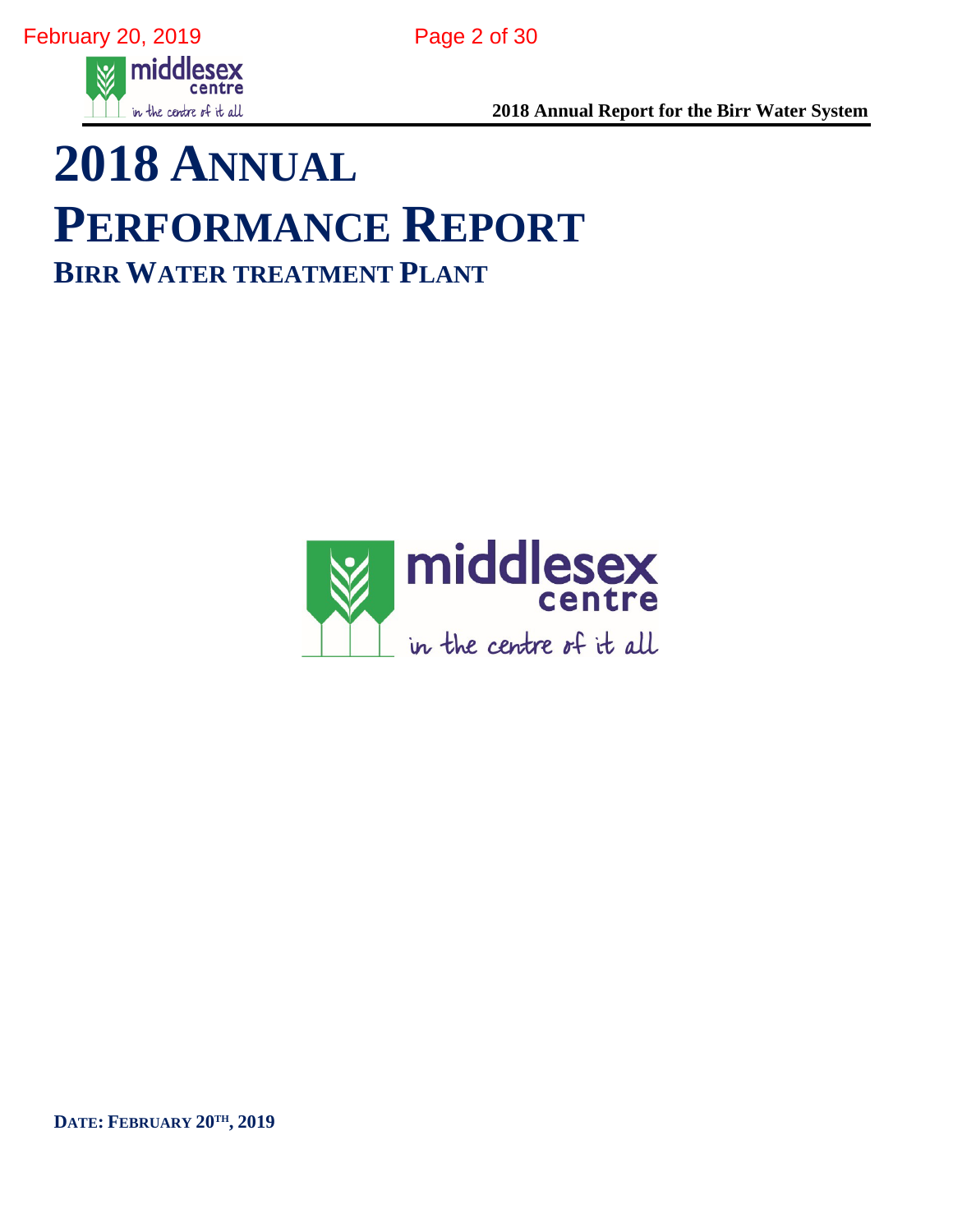## **TABLE OF CONTENTS**

| (I)               |  |
|-------------------|--|
|                   |  |
| (II)              |  |
|                   |  |
|                   |  |
|                   |  |
|                   |  |
|                   |  |
|                   |  |
|                   |  |
|                   |  |
| $\textcircled{1}$ |  |
|                   |  |
| $($ $\Gamma$      |  |
|                   |  |
|                   |  |
|                   |  |
|                   |  |
|                   |  |
|                   |  |
| (I)               |  |
| (II)              |  |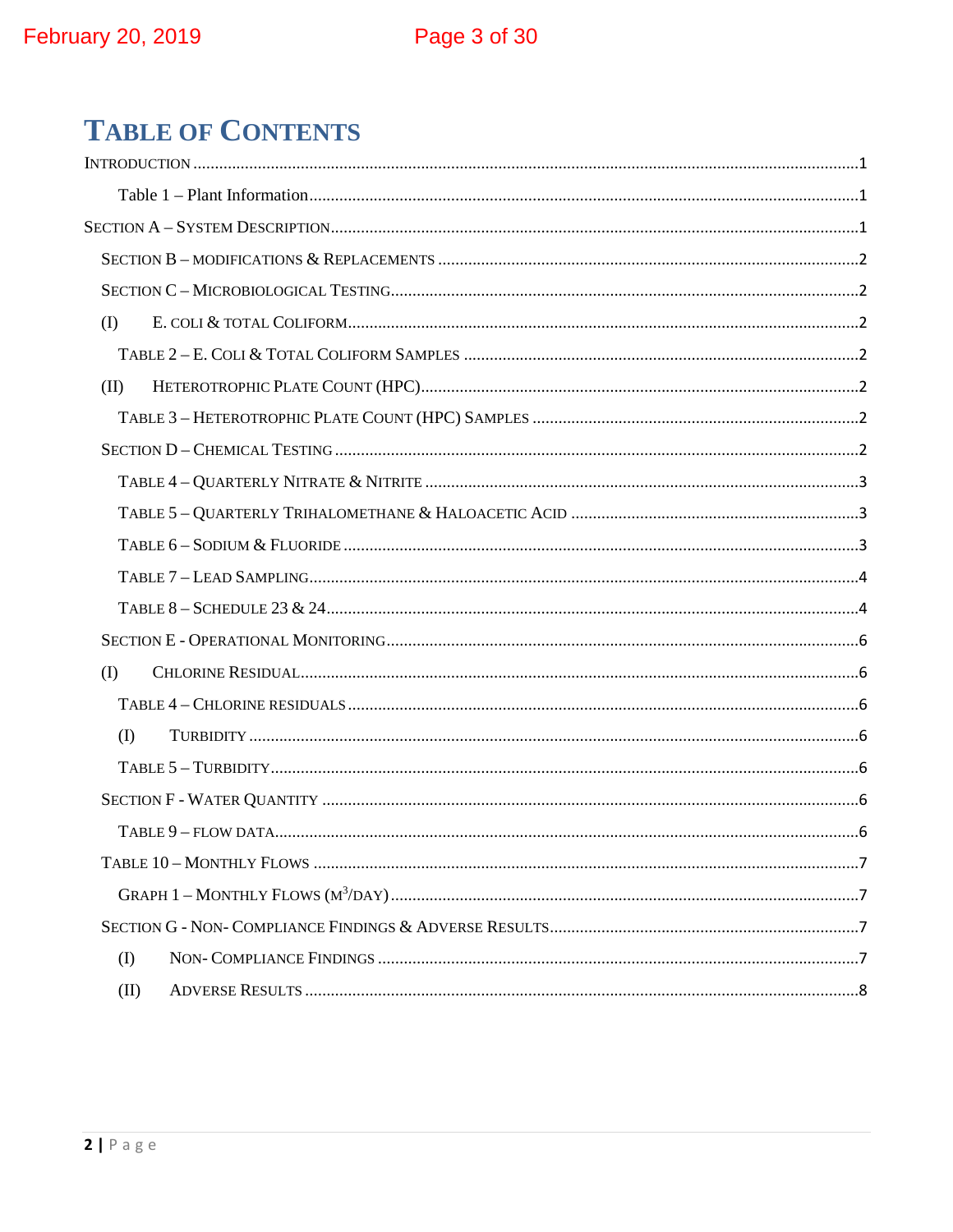

#### <span id="page-3-0"></span>**INTRODUCTION**

The Municipality of Middlesex Centre is preparing a report summarizing system operation and water quality for every municipal drinking water system annually. The reports detail the latest water quality testing results, water quantity statistics and any adverse conditions that may have occurred for the previous year. They are available for review by the end of February on the Municipality of Middlesex Centre website at www.middlesexcentre.on.ca/Public/drinking water or by contacting the Public Works Department.

All efforts have been made to ensure the information presented in this report is accurate. If you have any questions or comments concerning the report please contact the Municipality of Middlesex Centre.

<span id="page-3-1"></span>

|  | <b>Table 1 – Plant Information</b> |
|--|------------------------------------|
|--|------------------------------------|

| Drinking Water System                 | Birr Well Supply System                   |
|---------------------------------------|-------------------------------------------|
| Drinking Water System Number          | 220005492                                 |
| Drinking Water System Owner & Contact | Municipality of Middlesex Centre          |
| Information                           | <b>Small Municipal Residential System</b> |
|                                       | 10227 Ilderton Road, RR #2                |
|                                       | Ilderton, Ontario                         |
|                                       | <b>N0M 2A0</b>                            |
|                                       |                                           |
| <b>Reporting Period</b>               | January 1, 2018 to December 31, 2018      |

#### <span id="page-3-2"></span>**SECTION A – SYSTEM DESCRIPTION**

The Birr Drinking Water System is owned by the Municipality of Middlesex Centre and operated by the Municipality of Middlesex Centre. The Birr Drinking Water System is a ground water supply system serving the Village of Birr that presently services 18 lots on Gwendolyn St with an estimated population of 53 residents. This system consists of one (1) drilled well, rated at 88m3/day operating under the Permit to Take Water # 3415-A3JHTY. Raw well water is pumped from the well into a concrete reservoir. The water is disinfected using a sodium hypochlorite disinfection system, consisting of one storage tank and two chemical metering pumps (one duty and one standby) with a feed line discharging into the underground reservoir. Two submersible high lift pumps, then pump the water through a 150mm water main to the distribution system. The system operates under Municipal Drinking Water License Number 052-104 and Drinking Water Works Permit Number 052-204.

The system is maintained by licensed water system operators, who operate treatment and monitoring equipment and collect samples as specified by the Regulation. Alarms automatically notify operators in the event of failure of critical operational requirements.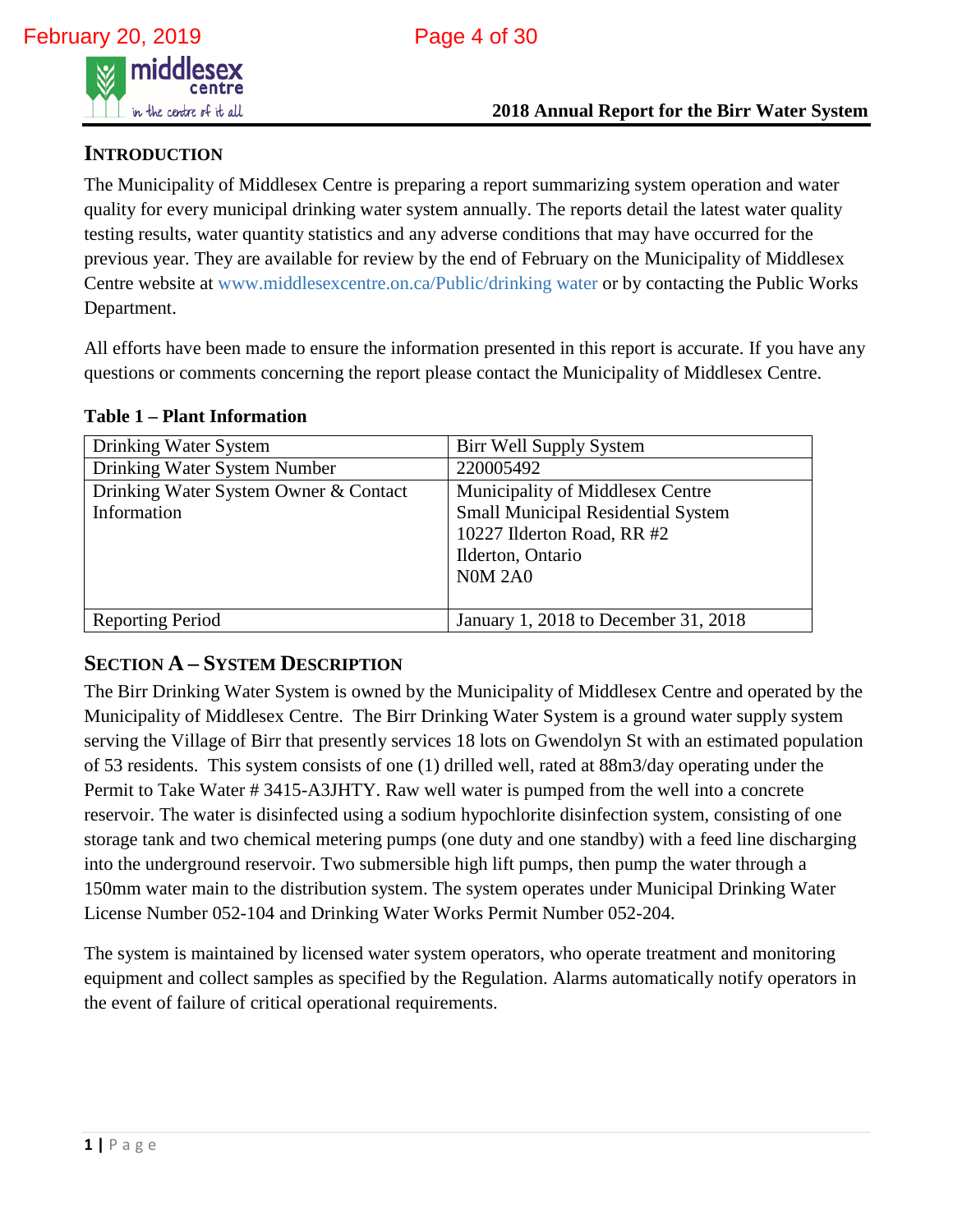#### <span id="page-4-0"></span>**SECTION B – MODIFICATIONS & REPLACEMENTS**

#### **Modifications & Replacements**

No major upgraded or Form 2 Record of Minor Modifications or Replacements to the Drinking Water System

#### <span id="page-4-2"></span><span id="page-4-1"></span>**SECTION C – MICROBIOLOGICAL TESTING**

#### *(I) E. COLI & TOTAL COLIFORM*

Bacteriological tests for E. coli and total coliforms are collected from the raw water at the facility and treated water from the distribution system. Raw water is collected monthly and the distribution water is collected on a bi-weekly schedule. Extra samples are taken after major repairs or maintenance work. Any E. coli or total coliform results above 0 in the treated distribution water must be reported to the Ministry of the Environment, Conservation and Parks (MECP) and Medical Officer of Health (MOH). Resamples and any other required actions are taken as quickly as possible. The results from the 2018 sampling program are shown on the table below. There were no adverse test results from 26 distribution water samples in this reporting period.

|              | <b>Number of</b><br><b>Range of E. coli Results</b><br><b>Samples</b><br>$Min - Max$ |  | <b>Range of</b><br><b>Total Coliform Results</b> |
|--------------|--------------------------------------------------------------------------------------|--|--------------------------------------------------|
|              |                                                                                      |  | $Min - Max$                                      |
| Raw          | 13                                                                                   |  |                                                  |
| Distribution | 26                                                                                   |  |                                                  |

#### <span id="page-4-3"></span>**TABLE 2 – E. COLI & TOTAL COLIFORM SAMPLES**

#### *(II) HETEROTROPHIC PLATE COUNT (HPC)*

<span id="page-4-4"></span>HPC analyses are required from the distribution water on a bi-weekly basis. HPC should be less than 500 colonies per 1 mL. Results over 500 colonies per 1 mL may indicate a change in water quality but it is not considered an indicator of unsafe water. The 2018 results are shown in the table below.

#### <span id="page-4-5"></span>**TABLE 3 – HETEROTROPHIC PLATE COUNT (HPC) SAMPLES**

| <b>Parameters</b> | <b>Number of Samples</b> | <b>Range of HPC Results</b><br><b>Min-Max</b> |
|-------------------|--------------------------|-----------------------------------------------|
| Distribution      |                          | ${10 - 10}$                                   |

#### <span id="page-4-6"></span>**SECTION D – CHEMICAL TESTING**

The Safe Drinking Water Act requires periodic testing of the water for chemical parameters. The sampling frequency varies for different types and sizes of water systems. If the concentration of a parameter is above half of the Maximum Allowable Concentration (MAC) under the Ontario Drinking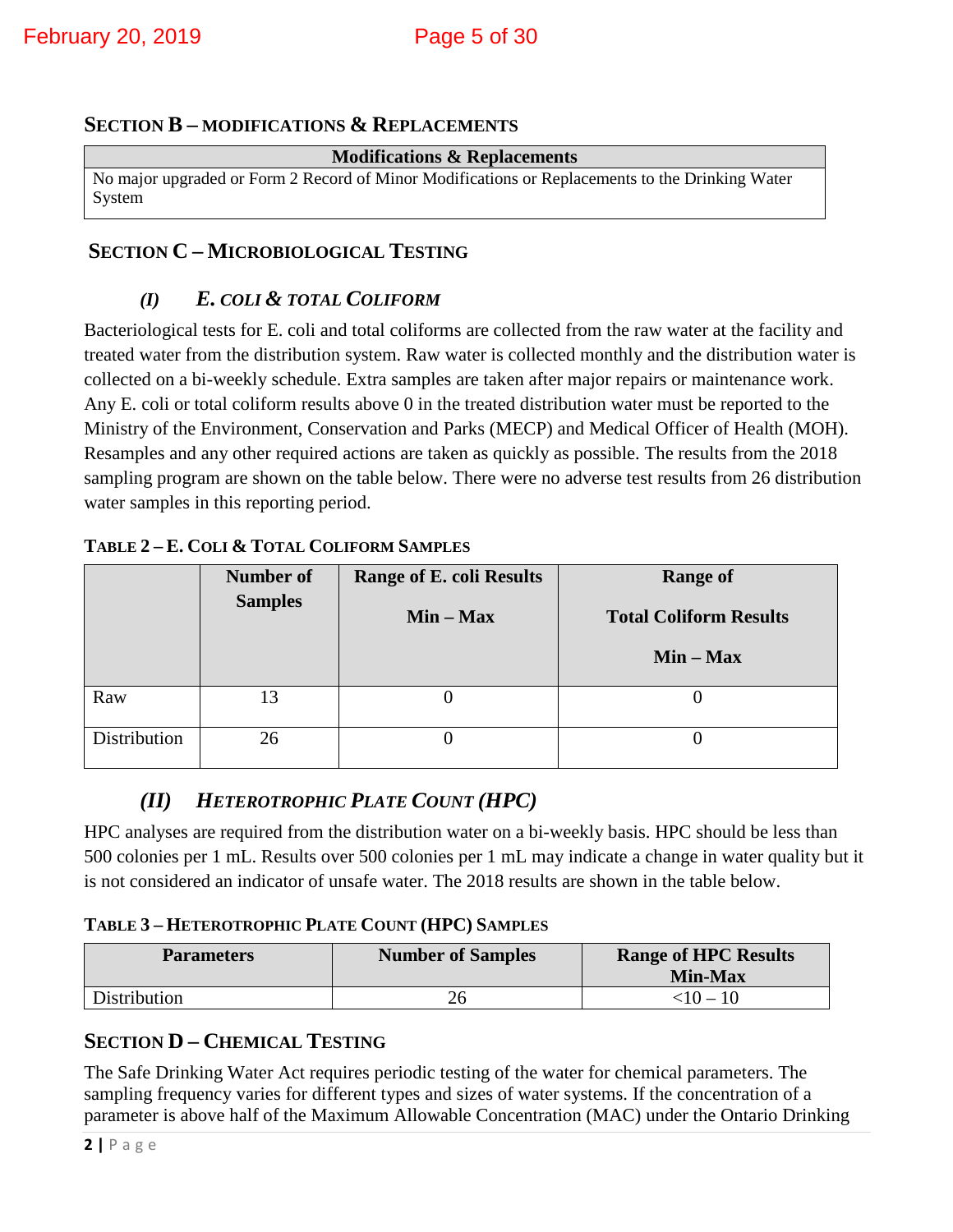Water Quality Standards, an increased testing frequency of once every three months is required by the Regulation. Where concerns regarding a parameter exist, the MECP can also require additional sampling be undertaken.

Nitrate and nitrate samples are required every 3 months in normal operation.

| <b>Parameter &amp; Sample</b><br>Date | <b>Result (mg/l)</b> | $MAC$ (mg/l) | <b>Exceedance</b> |
|---------------------------------------|----------------------|--------------|-------------------|
| <b>Nitrate</b>                        |                      |              |                   |
| 1st Quarter                           | 0.014                | 10.0         | N <sub>o</sub>    |
| 2nd Quarter                           | 0.014                | 10.0         | N <sub>o</sub>    |
| 3rd Quarter                           | 0.006                | 10.0         | N <sub>o</sub>    |
| 4th Quarter                           | 0.017                | 10.0         | N <sub>o</sub>    |
| <b>Nitrite</b>                        |                      |              |                   |
| 1st Quarter                           | < 0.003              | 1.0          | N <sub>o</sub>    |
| 2nd Quarter                           | < 0.003              | 1.0          | N <sub>o</sub>    |
| 3rd Quarter                           | 0.003                | 1.0          | N <sub>o</sub>    |
| 4th Quarter                           | 0.003                | 1.0          | N <sub>o</sub>    |

<span id="page-5-0"></span>**TABLE 4 – QUARTERLY NITRATE & NITRITE** 

Trihalomethane (THM) and total Haloacetic Acids (HAA) are by-products of the disinfection process. The samples are required every 3 months from the distribution system.

| <b>Parameter &amp; Sample</b><br><b>Date</b> | <b>Result</b><br>(mg/l) | <b>Annual Rolling</b><br>Average (mg/l) | $MAC$ (mg/l) | <b>Exceedance</b> |
|----------------------------------------------|-------------------------|-----------------------------------------|--------------|-------------------|
| <b>Trihalomethane</b>                        |                         |                                         |              |                   |
| 1st Quarter                                  | 0.054                   | 0.055                                   | 100          | N <sub>0</sub>    |
| 2nd Quarter                                  | 0.044                   | 0.044                                   | 100          | N <sub>o</sub>    |
| 3rd Quarter                                  | 0.047                   | 0.047                                   | 100          | N <sub>o</sub>    |
| 4th Quarter                                  | 0.053                   | 0.053                                   | 100          | N <sub>o</sub>    |
| <b>Haloacetic Acid (HAA)</b>                 |                         |                                         |              |                   |
| 1st Quarter                                  | 0.043                   | 0.037                                   | 80           | N <sub>o</sub>    |
| 2nd Quarter                                  | 0.043                   | 0.042                                   | 80           | N <sub>o</sub>    |
| 3rd Quarter                                  | 0.034                   | 0.039                                   | 80           | N <sub>o</sub>    |
| 4th Quarter                                  | 0.031                   | 0.039                                   | 80           | N <sub>o</sub>    |

#### <span id="page-5-1"></span>**TABLE 5 – QUARTERLY TRIHALOMETHANE & HALOACETIC ACID**

The following Table summarizes the most recent test results for Sodium and Fluoride. Testing and reporting any adverse results is required every 5 years.

<span id="page-5-2"></span>

| TABLE 6 - SODIUM & FLUORIDE |  |
|-----------------------------|--|
|                             |  |

| <b>Parameter</b> | <b>Sample Date</b> | <b>Result Value (mg/L)</b> | $MAC$ (mg/L) |
|------------------|--------------------|----------------------------|--------------|
| Sodium           | January 2, 2017    | $39.2*$                    | 20           |
| Sodium           | January 9, 2017    | 43.1*                      |              |
| Fluoride         | January 2, 2017    | $0.34*$                    |              |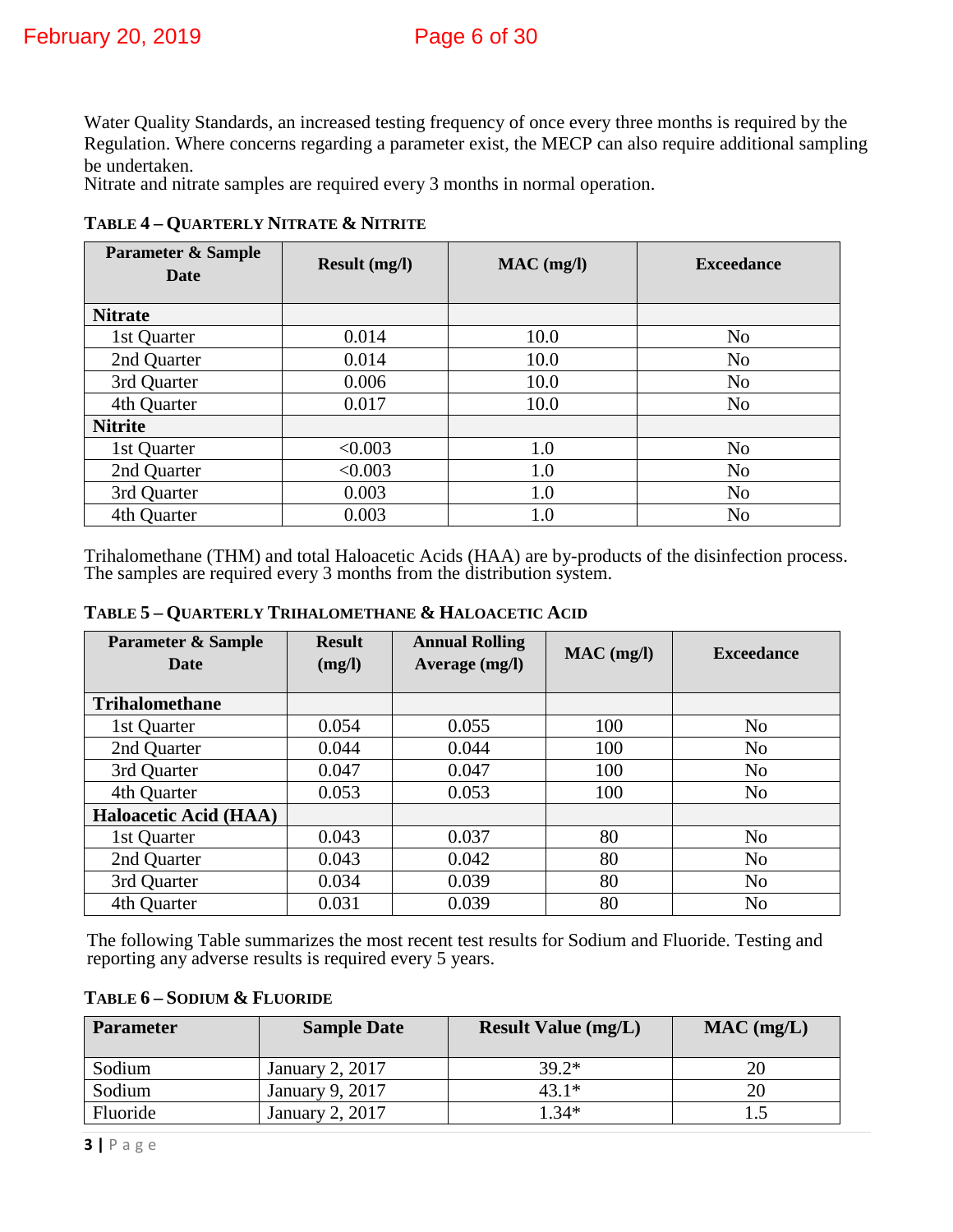\*Sodium levels between 20 – 200 mg/L must be reported every 5 years. \*\*Natural levels of fluoride between 1.5 – 2.4 mg/L must be reported every 5 years.

The following Table summarizes the most recent results for the Lead Testing Program. Lead samples are taken twice per year, in the winter sample period and the summer sample period as outlined below. Alkalinity and pH are monitored twice per year in the distribution system to ensure water quality is consistent and does not facilitate leaching of lead into the water.

<span id="page-6-0"></span>**TABLE 7 – LEAD SAMPLING** 

| <b>Parameter</b>                   | <b>Result</b><br><b>Value</b> | <b>MAC</b>  | <b>Exceedance</b> |
|------------------------------------|-------------------------------|-------------|-------------------|
| Winter Sample (Dec. 15 – April 15) |                               |             |                   |
| Lead $(ug/l)$                      | 0.18                          |             | No                |
| Distribution Alkalinity (mg/l)     | 202                           | $*30 - 500$ | No                |
| Distribution pH                    | 8.13                          |             | No                |
| Summer Sample (June 15 – Oct. 15)  |                               |             |                   |
| Lead $(ug/l)$                      | 0.11                          |             | No                |
| <b>Distribution Alkalinity</b>     | 205                           | $*30 - 500$ | No                |
| Distribution pH                    | 7.30                          |             | No                |

\*Distribution alkalinity is an aesthetic objective / Operational Guideline with a range between 30 mg/l to 500 mg/l

The following Table summarizes the most recent test results for Schedules 23 and 24.Testing is required every 5 years for secure groundwater wells.

#### <span id="page-6-1"></span>**TABLE 8 – SCHEDULE 23 & 24**

| <b>Parameter</b>            | <b>Sample Date</b> | <b>Treated Water Value</b> | <b>Exceedance</b> |
|-----------------------------|--------------------|----------------------------|-------------------|
|                             |                    | (ug/l)                     |                   |
|                             |                    |                            |                   |
| Antimony                    | 01/02/2017         | ND                         | N <sub>0</sub>    |
| <u>Arsenic</u>              | 01/02/2017         | $\mathop{\rm ND}\nolimits$ | N <sub>o</sub>    |
| <b>Barium</b>               | 01/02/2017         | 502                        | No                |
| <b>Barium</b>               | 01/02/2017         | 489                        | N <sub>0</sub>    |
| <b>Barium</b>               | 01/02/2017         | 484                        | N <sub>o</sub>    |
| <b>Boron</b>                | 01/02/2017         | 201                        | N <sub>o</sub>    |
| $\overline{\text{Cadmium}}$ | 01/02/2017         | 0.012                      | N <sub>o</sub>    |
| Chromium                    | 01/02/2017         | 0.58                       | N <sub>o</sub>    |
| Mercury                     | 01/02/2017         | ND                         | N <sub>o</sub>    |
| Selenium                    | 01/02/2017         | <b>ND</b>                  | N <sub>o</sub>    |
| Uranium                     | 01/02/2017         | 0.023                      | N <sub>o</sub>    |
| Alachlor                    | 01/02/2017         | <b>ND</b>                  | N <sub>o</sub>    |
| Atrazine + N-               | 01/02/2017         | <b>ND</b>                  | N <sub>o</sub>    |
| dealkylatedmetobolites      |                    |                            |                   |
| Atrazine                    | 01/02/2017         | <b>ND</b>                  | N <sub>o</sub>    |
| Densethyl atrazine          | 01/02/2017         | $\mathop{\rm ND}\nolimits$ | No                |
| Azinphos-methyl             | 01/02/2017         | ND                         | N <sub>o</sub>    |
| Benzene                     | 01/02/2017         | $\mathop{\rm ND}\nolimits$ | N <sub>o</sub>    |
| Benzo(a)pyrene              | 01/02/2017         | <b>ND</b>                  | N <sub>o</sub>    |
| Bromoxynil                  | 01/02/2017         | $\mathop{\rm ND}\nolimits$ | N <sub>0</sub>    |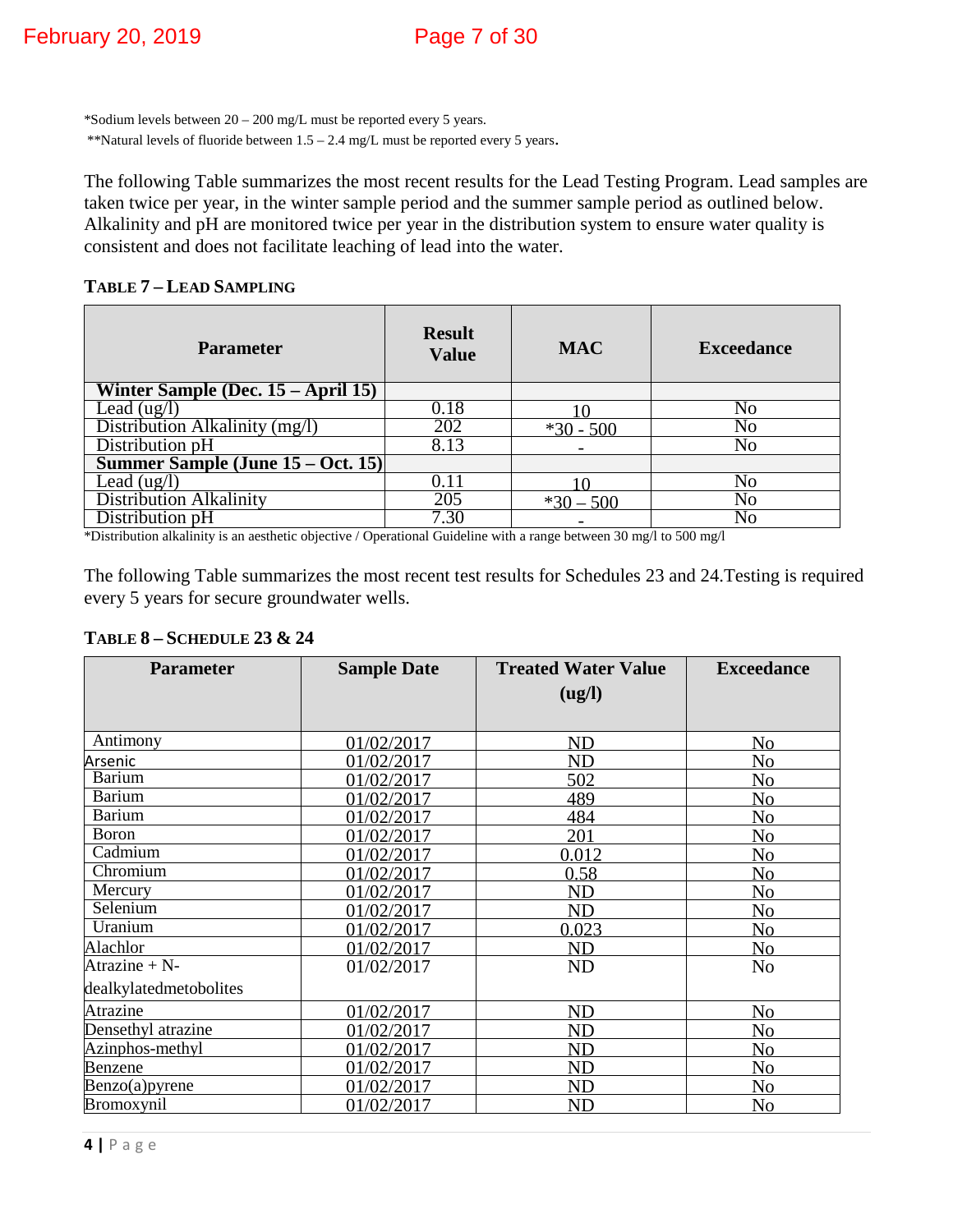| Carbaryl                   | 01/02/2017 | <b>ND</b>      | $N_{0}$        |
|----------------------------|------------|----------------|----------------|
| Carbofuran                 | 01/02/2017 | <b>ND</b>      | No             |
| Carbon Tetrachloride       | 01/02/2017 | <b>ND</b>      | N <sub>o</sub> |
| Chlorpyrifos               | 01/02/2017 | <b>ND</b>      | N <sub>o</sub> |
| Chlorpyrifos               | 01/02/2017 | <b>ND</b>      | N <sub>o</sub> |
| Diazinon                   | 01/02/2017 | <b>ND</b>      | N <sub>o</sub> |
| Dicamba                    | 01/02/2017 | <b>ND</b>      | N <sub>o</sub> |
| 1,2-Dichlorobenzene        | 01/02/2017 | <b>ND</b>      | N <sub>o</sub> |
| 1,4-Dichlorobenzene        | 01/02/2017 | <b>ND</b>      | N <sub>o</sub> |
| 1,2-Dichloroethane         | 01/02/2017 | ND             | N <sub>o</sub> |
| 1,1-Dichloroethylene       | 01/02/2017 | <b>ND</b>      | N <sub>o</sub> |
| (vinylidene chloride)      |            |                |                |
| Dichloromethane            | 01/02/2017 | ND             | N <sub>o</sub> |
| 2-4 Dichlorophenol         | 01/02/2017 | <b>ND</b>      | N <sub>o</sub> |
| 2,4-Dichlorophenoxy acetic | 01/02/2017 | <b>ND</b>      | N <sub>o</sub> |
| $acid (2,4-D)$             |            |                |                |
| Diclofop-methyl            | 01/02/2017 | <b>ND</b>      | N <sub>o</sub> |
| Dimethoate                 | 01/02/2017 | <b>ND</b>      | No             |
| Diquat                     | 01/02/2017 | <b>ND</b>      | N <sub>o</sub> |
| Diuron                     | 01/02/2017 | <b>ND</b>      | No             |
| Glyphosate                 | 01/02/2017 | <b>ND</b>      | N <sub>o</sub> |
| Malathion                  | 01/02/2017 | <b>ND</b>      | N <sub>o</sub> |
| $2$ -methyl-               | 01/02/2017 | <b>ND</b>      | N <sub>o</sub> |
| 4chlorophenoxyacetic acid  |            |                |                |
| (MCPA)                     |            |                |                |
| Metolachlor                | 01/02/2017 | ND             | N <sub>o</sub> |
| Metribuzin                 | 01/02/2017 | <b>ND</b>      | N <sub>o</sub> |
| Monochlorobenzene          | 01/02/2017 | <b>ND</b>      | N <sub>o</sub> |
| Paraquat                   | 01/02/2017 | <b>ND</b>      | N <sub>o</sub> |
| Pentachlorophenol          | 01/02/2017 | <b>ND</b>      | N <sub>o</sub> |
| Phorate                    | 01/02/2017 | <b>ND</b>      | N <sub>o</sub> |
| Picloram                   | 01/02/2017 | ND             | N <sub>o</sub> |
| Polychlorinated            | 01/02/2017 | <b>ND</b>      | N <sub>o</sub> |
| Biphenyls(PCB)             |            |                |                |
| Prometryne                 | 01/02/2017 | <b>ND</b>      | N <sub>o</sub> |
| Simazine                   | 01/02/2017 | ND.            | N <sub>0</sub> |
| Terbufos                   | 01/02/2017 | <b>ND</b>      | N <sub>o</sub> |
| Tetrachloroethylene        | 01/02/2017 | ND             | No             |
| 2,3,4,6-Tetrachlorophenol  | 01/02/2017 | ND             | N <sub>0</sub> |
| Triallate                  | 01/02/2017 | ND             | N <sub>o</sub> |
| Trichloroethylene          | 01/02/2017 | <b>ND</b>      | N <sub>o</sub> |
| 2,4,6-Trichlorophenol      | 01/02/2017 | N <sub>D</sub> | N <sub>o</sub> |
| Trifluralin                | 01/02/2017 | <b>ND</b>      | N <sub>o</sub> |
| Vinyl Chloride             | 01/02/2017 | N <sub>D</sub> | No             |

ND = Non-Detect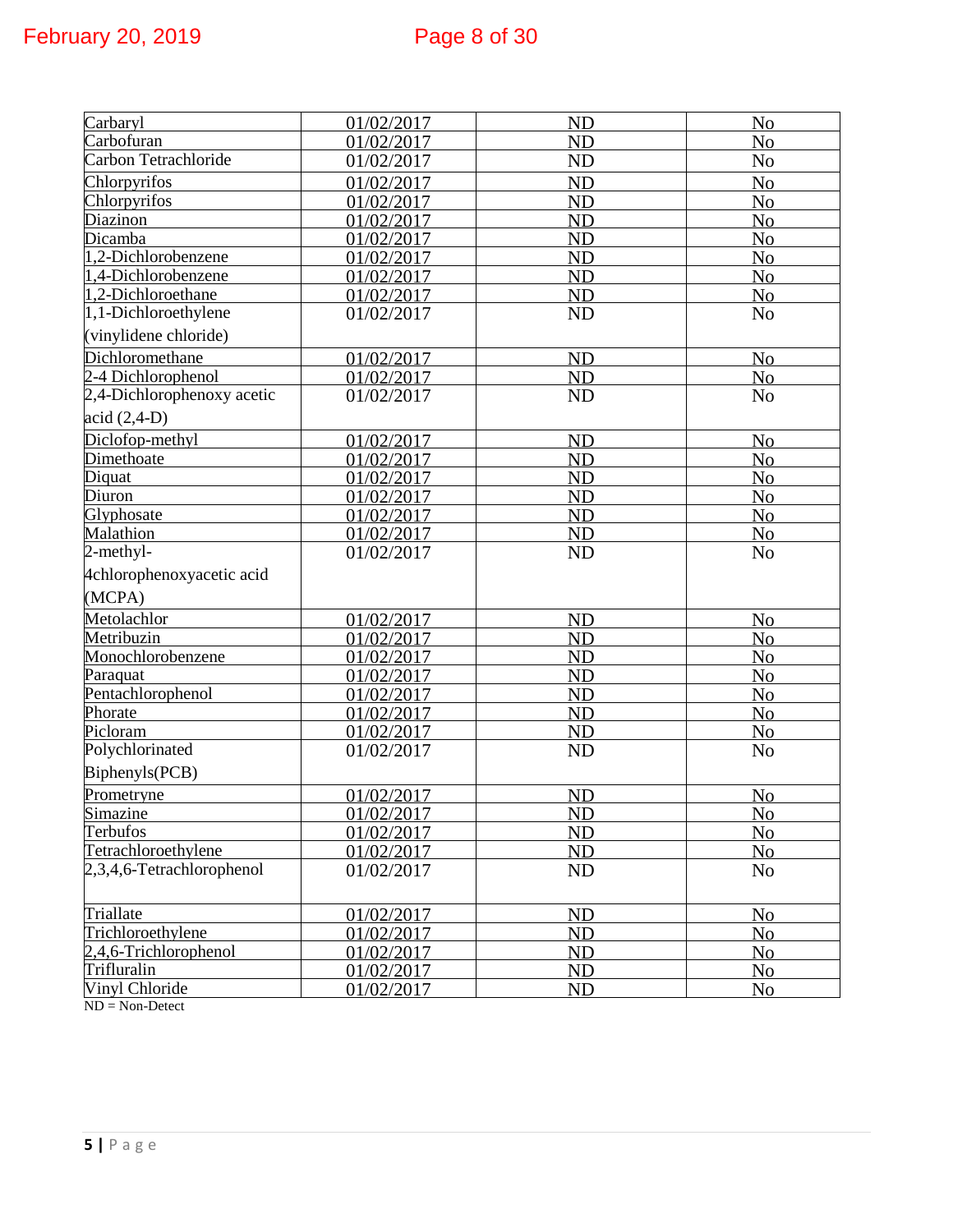#### <span id="page-8-1"></span><span id="page-8-0"></span>**SECTION E - OPERATIONAL MONITORING**

#### *(I) CHLORINE RESIDUAL*

Free chlorine levels of the treated water are monitored continuously at the discharge point of the Water Treatment Facility. In the distribution system, free chlorine is checked twice weekly at various locations throughout the distribution system. As a target, free chlorine residual within the distribution system should be above 0.20 mg/L. A free chlorine level lower than 0.05 mg/L must be reported and corrective action taken. There were no reportable incidents in 2018. A summary of the chlorine residual readings is provided in the table below.

#### <span id="page-8-2"></span>**TABLE 4 – CHLORINE RESIDUALS**

| <b>Parameter</b>                           | <b>Number of Tests</b><br>or Monitoring Frequency | <b>Range of</b><br><b>Results</b><br>$(Min - Max)$ |
|--------------------------------------------|---------------------------------------------------|----------------------------------------------------|
| Chlorine residual in distribution $(mg/l)$ | 104                                               | $0.59 - 1.48$                                      |
| Chlorine residual after treatment $(mg/L)$ | Continuous                                        | $0.25 - 3.55$                                      |

#### **(I) TURBIDITY**

<span id="page-8-3"></span>Turbidity of treated water is continuously monitored at the treatment facility, as a change in turbidity can indicate an operational problem. The turbidity of untreated water from the well is checked monthly. Turbidity is measured in nephelometric turbidity units (NTU). Under Regulation 170/03 turbidity in groundwater is not reportable, however turbidity should be  $< 1$  NTU at the treatment plant and  $< 5$  NTU in the distribution system. A summary of the monitoring results for 2018 is provided in the table below.

#### <span id="page-8-4"></span>**TABLE 5 – TURBIDITY**

| <b>Parameter</b>                | <b>Number of Tests</b><br>or Monitoring Frequency | <b>Range of</b><br><b>Results</b><br>$(Min - Max)$ |  |
|---------------------------------|---------------------------------------------------|----------------------------------------------------|--|
| Turbidity after treatment (NTU) | Continuous                                        | $0.08 - 1.25$                                      |  |

#### <span id="page-8-5"></span>**SECTION F - WATER QUANTITY**

Continuous monitoring of flowrates from supply wells into the treatment system and from the facility into the distribution system is required by Regulation 170/03. The Municipal Drinking Water License and Permit to Take Water issued by the MECP regulate the amount of water that can be utilized over a given time period. A summary of the 2018 flows are provided below.

#### <span id="page-8-6"></span>**TABLE 9 – FLOW DATA**

| <b>Flow Summary</b>                           | <b>Quantity</b>             |
|-----------------------------------------------|-----------------------------|
| Permit to Take Water Limit                    | $82 \text{ m}^3/\text{d}$   |
| <b>Municipal Drinking Water License Limit</b> | $88.4 \text{ m}^3/\text{d}$ |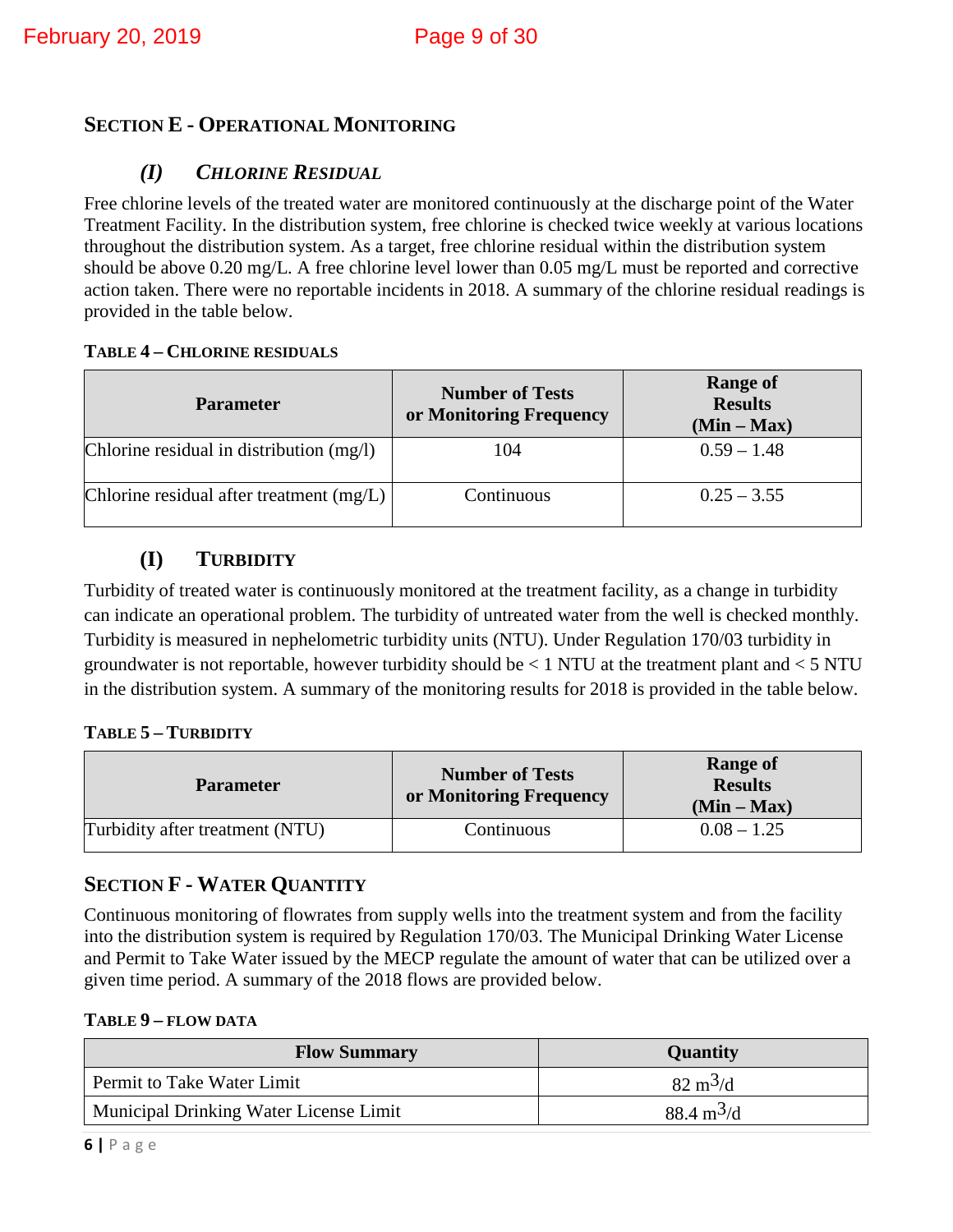| 2018 Average Daily Flow             | $8.2 \text{ m}^3/\text{d}$  |
|-------------------------------------|-----------------------------|
| 2018 Maximum Daily Flow             | $36.4 \text{ m}^3/\text{d}$ |
| 2018 Average Monthly Flow           | $250.4 \text{ m}^3$         |
| 2018 Total Amount of Water Supplied | $3,005 \text{ m}^3$         |

#### <span id="page-9-0"></span>**TABLE 10 – MONTHLY FLOWS**

|                   |                | Jan                    | Feb  | <b>March</b> | April    | May  | June | July | <b>August</b> | <b>September</b> | <b>October</b> | <b>November</b> | <b>December</b> | Average |
|-------------------|----------------|------------------------|------|--------------|----------|------|------|------|---------------|------------------|----------------|-----------------|-----------------|---------|
| <b>Rated Flow</b> | m <sup>3</sup> | 88.4                   | 88.4 | 88.4         | 88.4     | 88.4 | 88.4 | 88.4 | 88.4          | 88.4             | 88.4           | 88.4            | 88.4            |         |
| Raw Average       | $m^3/d$        | 7 <sub>2</sub><br>∡. ا | 6.8  | 6.2          | 72<br>ے. | 9.0  | 8.8  | 8.6  | 9.0           | 8.7              | 9.1            | 9.2             | 8.9             | 8.2     |
| Raw Max           | $m^3/d$        | 10.4                   | 9.7  | 10.1         | 16.8     | 18.7 | 23.7 | 15.2 | 36.4          | 14.9             | 14.4           | 13.7            | 13.1            |         |

**GRAPH 1 – MONTHLY FLOWS (M3/DAY)**

<span id="page-9-1"></span>

#### <span id="page-9-2"></span>*SECTION G - NON- COMPLIANCE FINDINGS & ADVERSE RESULTS*

Non-compliance issues are typically identified by either the Operating Authority or the MECP Drinking Water Inspectors. All non-compliance issues are investigated, corrective actions taken and documented using the Municipalities Drinking Water Quality Management System (DWQMS) procedures.

#### <span id="page-9-3"></span>**(I) NON- COMPLIANCE FINDINGS**

The MECP conducted an announced routine inspection of the Birr Drinking Water System on July 5, 2018. The MECP inspector identified two (2) non-compliances with the regulatory requirements.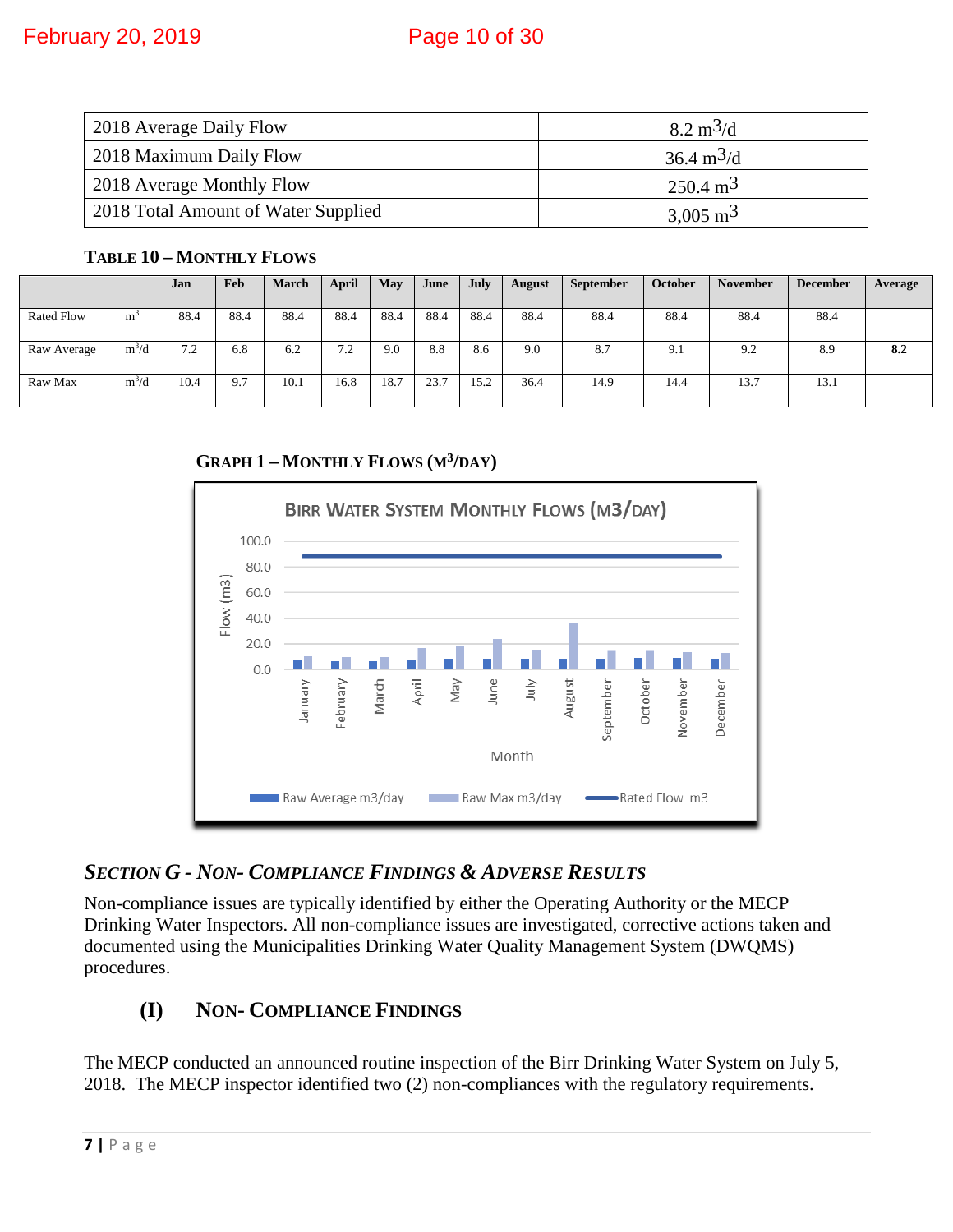1. The owner/operating authority was not in compliance with the requirement to prepare Form 2 documents as required by their Drinking Water Works Permit during the inspection period. At the time of the site inspection, a new online chlorine analyzer was observed that is understood to have been installed on August 10, 2017 in place of an older unit. It is further understood that the Owner / Operating Authority did not complete a Form 2 document related to this modification as required by Drinking Water Works Permit # 052204 – Issue #3, Section 4.0.

Action(s) Required: None. Since being notified of this issue as part of the inspection, the Owner / Operating Authority immediately completed the pertinent Form 2 and submitted it to the Ministry of the Environment, Conservation and Parks.

2. All nitrate/nitrite water quality monitoring requirements prescribed by legislation were not conducted within the required frequency for the DWS. Ontario Regulation 170/03 – Schedule 13-7 stipulates that nitrate and nitrite are required to be collected and tested every three months from the treated water within the required frequency as prescribed by Ontario Regulation 170/03  $-$  Schedule 6-1.1(4).

According to documentation provided for review from the Owner / Operating Authority, samples were collected from the Treatment Plant on the following dates:

 1. January 2, 2017 2. April 3, 2017 3. July 6, 2017 4. October 2, 2017 5. February 2, 2018 6. April 2, 2018

Based on the aforementioned tests, the Owner / Operating Authority did collect the appropriate number of nitrate and nitrite samples for testing, however, the appropriate time period between the samples collected on October 2, 2017, February 2, 2018, and April 2, 2018 did not meet the appropriate frequency of testing as prescribed by Ontario Regulation 170/03 – Schedule 6-1.1(4). Generally stated, a sample that is required to be collected every three months has an acceptable window for sample collection of between 60 to 120 days. As presented below, the aforementioned samples were not collected within this acceptable time period:

- 1. October 2, 2017 to February 2, 2018 --- 123 days
- 2. February 2, 2018 to April 2, 2018 --- 59 days

Action(s) Required: From herein, the Owner / Operating Authority shall ensure that all samples required to be collected every three months are done so as prescribed by the requirements of Ontario Regulation 170/03 – Schedule 6-1.1(4). Compliance with this requirement will be assessed during the next annual inspection of the water system.

#### (II) **ADVERSE RESULTS**

<span id="page-10-0"></span>There were no adverse results in 2018.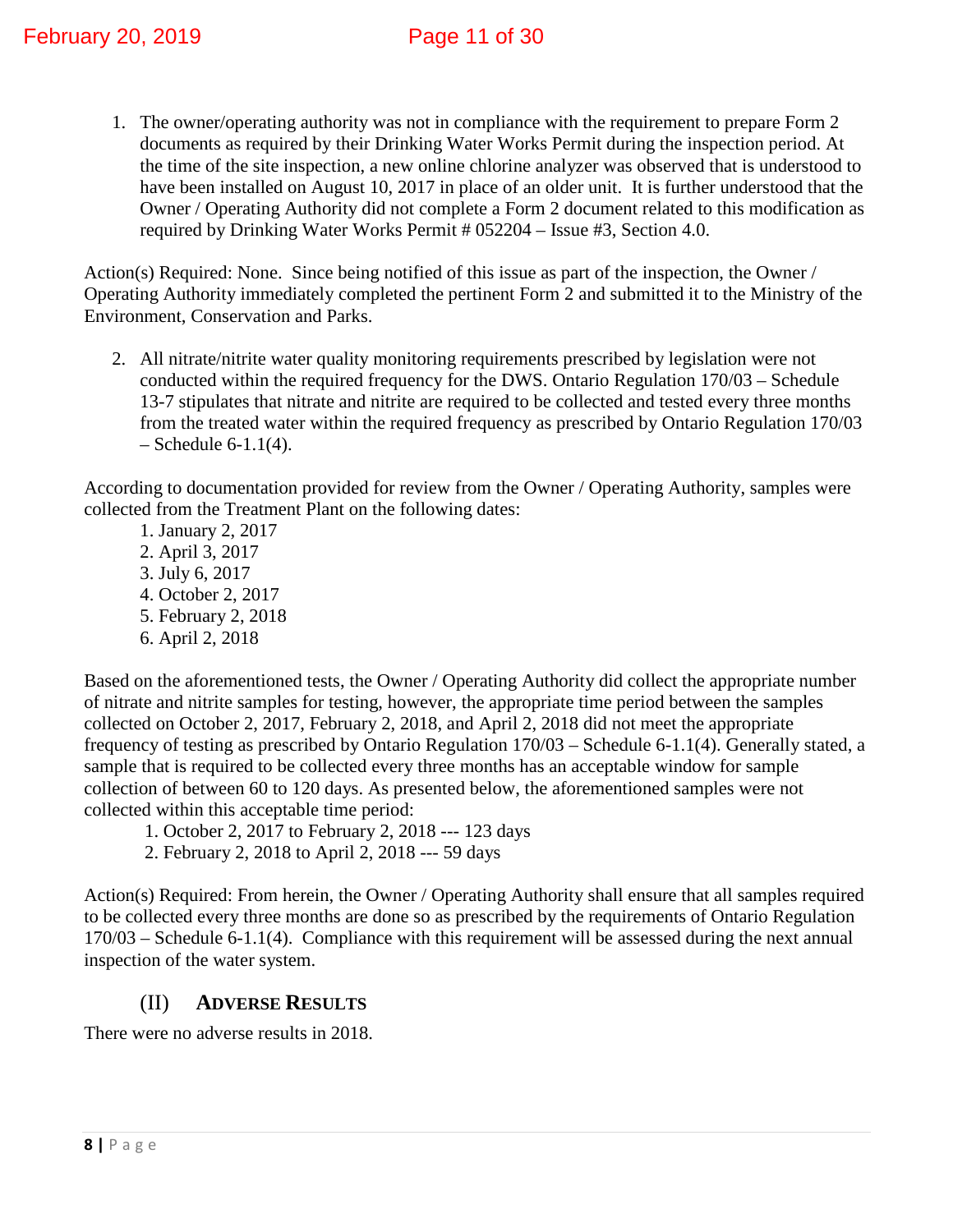# **2018 ANNUAL PERFORMANCE REPORT MELROSE WATER TREATMENT PLANT**



**DATE: FEBRUARY 20TH, 2019**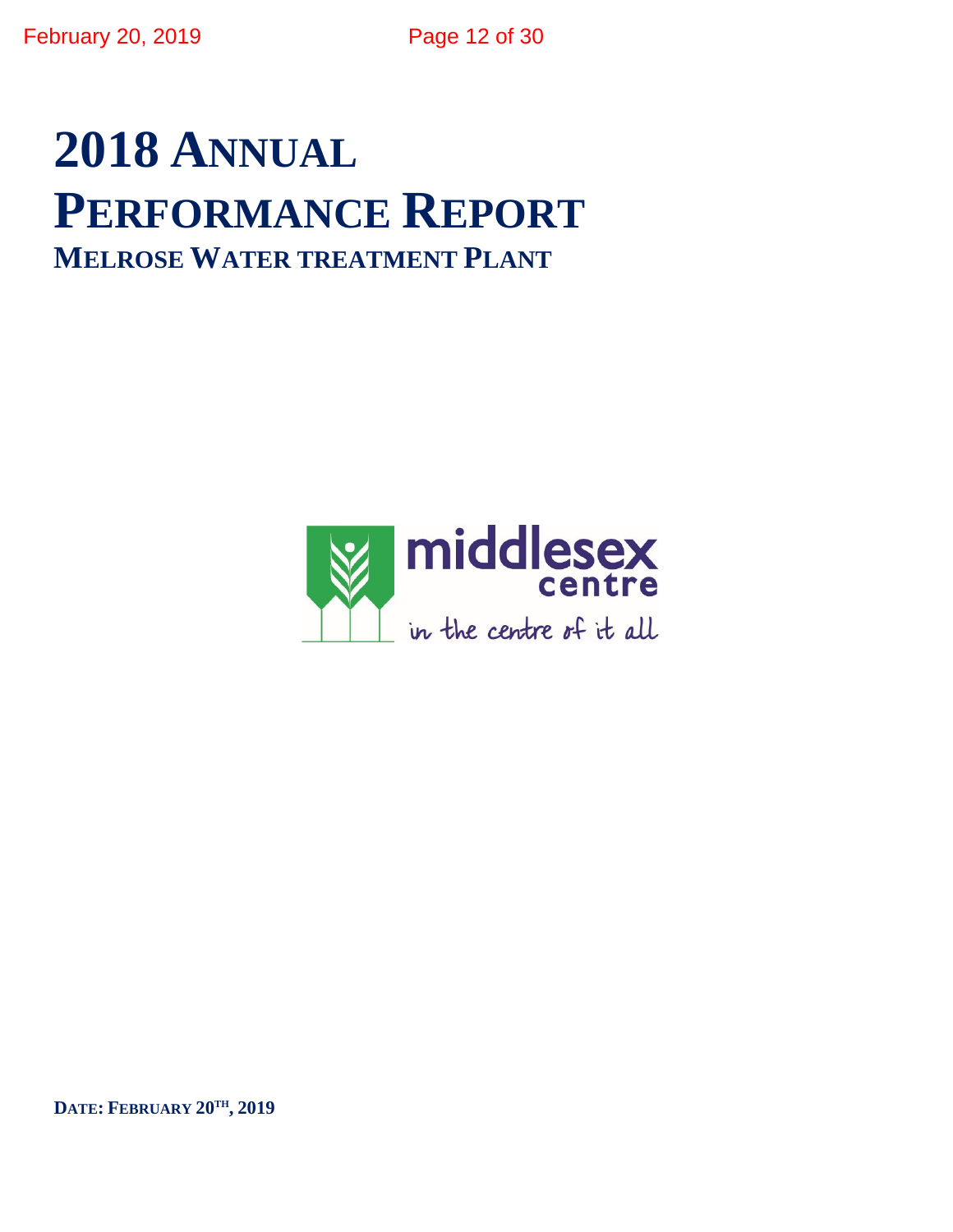## **TABLE OF CONTENTS**

| $($ $\Gamma$      |
|-------------------|
|                   |
| (II)              |
|                   |
|                   |
|                   |
|                   |
|                   |
|                   |
|                   |
|                   |
| $\textcircled{1}$ |
|                   |
| (I)               |
|                   |
|                   |
|                   |
|                   |
|                   |
|                   |
| $($ $\Gamma$      |
| (II)              |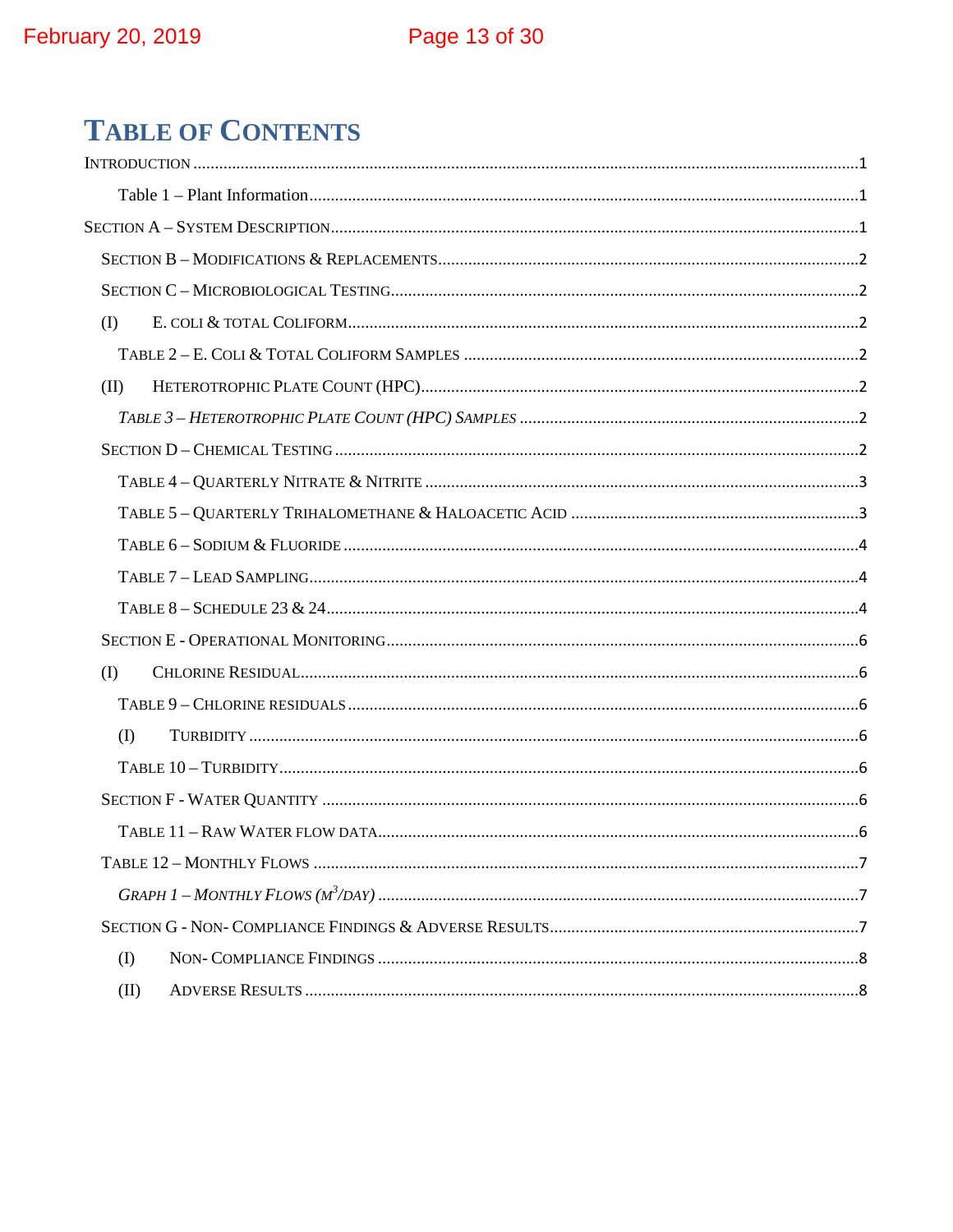

#### <span id="page-13-0"></span>**INTRODUCTION**

The Municipality of Middlesex Centre has prepared a report summarizing system operation and water quality for every municipal drinking water system annually. The reports detail the latest water quality testing results, water quantity statistics and any adverse conditions that may have occurred for the previous year. They are available for review by the end of February on the Municipality of Middlesex Centre website at www.middlesexcentre.on.ca/Public/drinking water or by contacting the Public Works Department.

All efforts have been made to ensure the information presented in this report is accurate. If you have any questions or comments concerning the report please contact the Municipality of Middlesex Centre.

<span id="page-13-1"></span>

|  |  | <b>Table 1 – Plant Information</b> |  |
|--|--|------------------------------------|--|
|  |  |                                    |  |

| Drinking Water System                 | Melrose Well Supply System                |
|---------------------------------------|-------------------------------------------|
| Drinking Water System Number          | 260002915                                 |
| Drinking Water System Owner & Contact | Municipality of Middlesex Centre          |
| Information                           | <b>Small Municipal Residential System</b> |
|                                       | 10227 Ilderton Road, RR #2                |
|                                       | Ilderton, Ontario                         |
|                                       | <b>N0M 2A0</b>                            |
|                                       |                                           |
| <b>Reporting Period</b>               | January 1, 2018 to December 31, 2018      |

#### <span id="page-13-2"></span>**SECTION A – SYSTEM DESCRIPTION**

The Melrose Drinking Water System is owned by the Municipality of Middlesex Centre and operated by the Municipality of Middlesex Centre. The Melrose Drinking Water System consists of two deepdrilled groundwater production wells operating under Permit to Take Water # 3078-8PYJEB that pump raw water through a sodium hypochlorite pre-disinfection system into an aerator for iron oxidization to a reservoir. From the reservoir the water is transferred to three multimedia pressure filters for iron removal. After the water is filtered it can be chlorinated a second time, analyzed for free chlorine residual and stored in a triple-chambered underground clear well. From the clear well the water is pumped into the distribution system and can be disinfected for a third time with sodium hypochlorite. The treated water is analyzed for both turbidity and free chlorine residual using online analyzers with the values being recorded SCADA. The system operates under Municipal Drinking Water License Number 052-103 and Drinking Water Works Permit Number 052-203. The system is maintained by licensed water system operators, who operate treatment and monitoring equipment and collect samples as specified by the Regulation. Alarms automatically notify operators in the event of failure of critical operational requirements.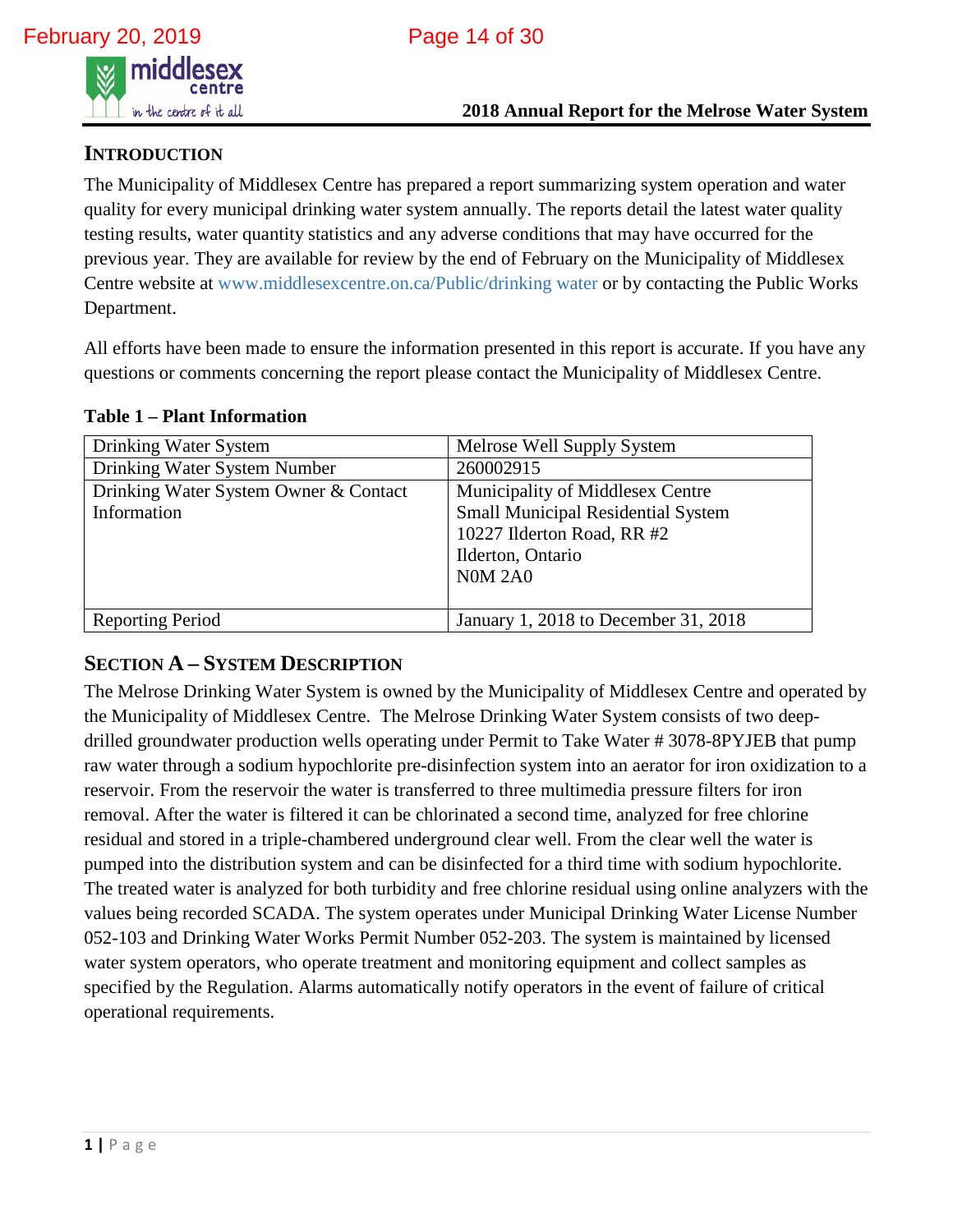#### <span id="page-14-0"></span>**SECTION B – MODIFICATIONS & REPLACEMENTS**

| <b>Modifications &amp; Replacements</b>                                                       |  |  |  |  |
|-----------------------------------------------------------------------------------------------|--|--|--|--|
| Replacement of chlorine pumps #1 & #2, chemical lines with new chem flare lines and fittings. |  |  |  |  |
| Replacement of the chlorine analyzer with an updated version.                                 |  |  |  |  |

#### <span id="page-14-2"></span><span id="page-14-1"></span>**SECTION C – MICROBIOLOGICAL TESTING**

#### **(I) E. COLI & TOTAL COLIFORM**

Bacteriological tests for E. coli and total coliforms are collected from the raw water at the facility and treated water from the distribution system. Raw water is collected once per month on each well, and the distribution water is collected on a bi-weekly schedule. Extra samples are taken after major repairs or maintenance work. Any E. coli or total coliform results above 0 in the treated distribution water must be reported to the Ministry of the Environment, Conservation and Parks (MECP) and Medical Officer of Health (MOH). Resamples and any other required actions are taken as quickly as possible. The results from the 2018 sampling program are shown on the table below. There were no adverse test results from 27 distribution water samples in this reporting period.

|              | <b>Number of</b><br><b>Samples</b> | <b>Range of E. coli Results</b> | <b>Range of</b>               |
|--------------|------------------------------------|---------------------------------|-------------------------------|
|              |                                    | $Min - Max$                     | <b>Total Coliform Results</b> |
|              |                                    |                                 | $Min - Max$                   |
| Raw          | 26                                 | $0-0$                           | $0 - 3$                       |
| Distribution | 27                                 | $0 - 0$                         | $0 - 0$                       |

#### <span id="page-14-3"></span>**TABLE 2 – E. COLI & TOTAL COLIFORM SAMPLES**

#### **(II) HETEROTROPHIC PLATE COUNT (HPC)**

<span id="page-14-4"></span>HPC analyses are required from the distribution water on a bi-weekly basis. HPC should be less than 500 colonies per 1 mL. Results over 500 colonies per 1 mL may indicate a change in water quality but it is not considered an indicator of unsafe water. 2018 results are shown in the table below.

#### <span id="page-14-5"></span>*TABLE 3 – HETEROTROPHIC PLATE COUNT (HPC) SAMPLES*

| <b>Parameters</b> | <b>Number of Samples</b> | <b>Range of HPC Results</b><br><b>Min-Max</b> |
|-------------------|--------------------------|-----------------------------------------------|
| Distribution      |                          | $<$ 10 – 30                                   |

#### <span id="page-14-6"></span>**SECTION D – CHEMICAL TESTING**

The Safe Drinking Water Act requires periodic testing of the water for chemical parameters. The sampling frequency varies for different types and sizes of water systems. If the concentration of a parameter is above half of the Maximum Allowable Concentration (MAC) under the Ontario Drinking Water Quality Standards, an increased testing frequency of once every three months is required by the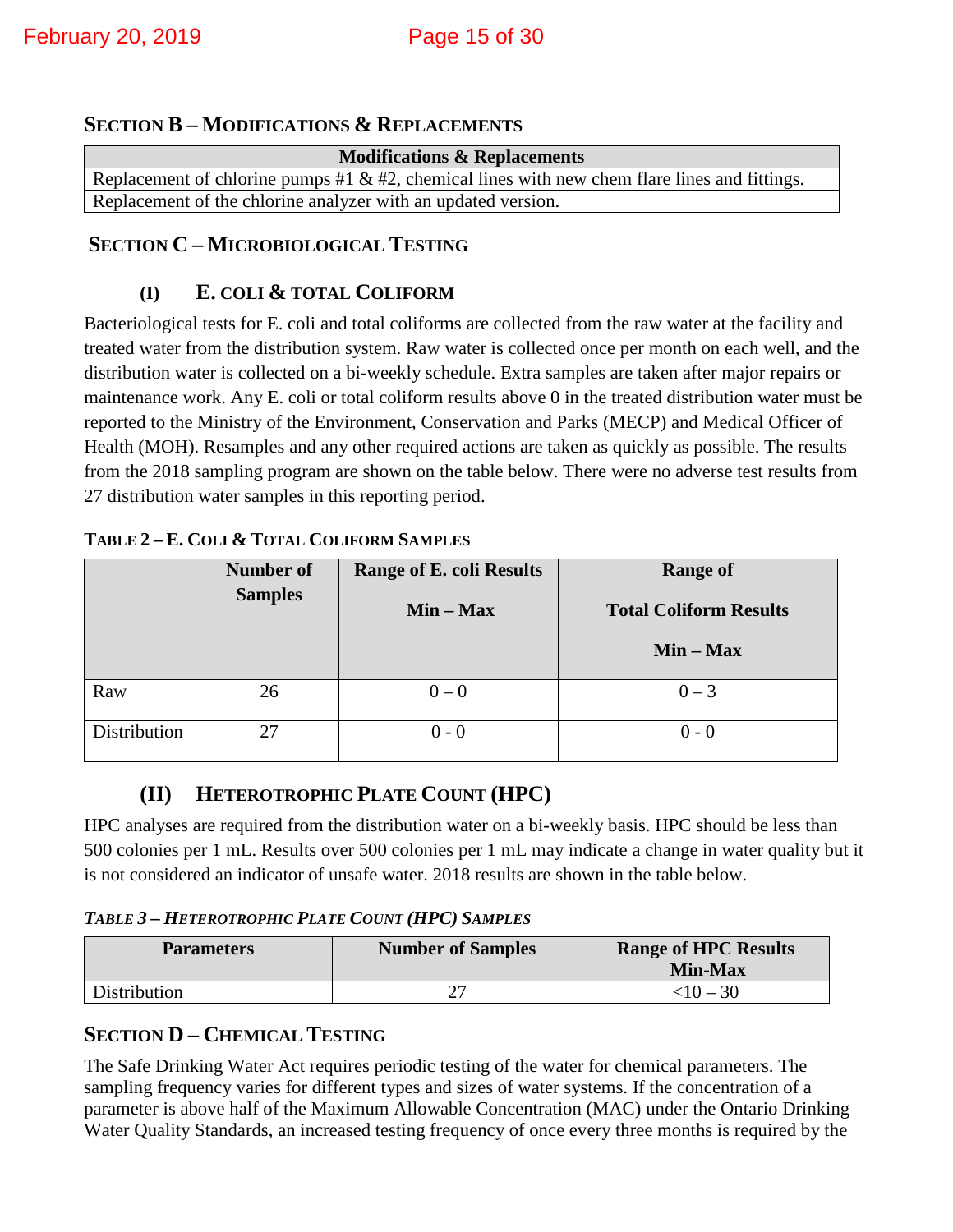Regulation. Where concerns regarding a parameter exist, the MECP can also require additional sampling be undertaken.

<span id="page-15-0"></span>Nitrate and nitrate samples are required every 3 months in normal operation.

**TABLE 4 – QUARTERLY NITRATE & NITRITE** 

| <b>Parameter &amp; Sample</b><br><b>Date</b> | <b>Result (mg/l)</b> | $MAC$ (mg/l) | <b>Exceedance</b> |
|----------------------------------------------|----------------------|--------------|-------------------|
| <b>Nitrate</b>                               |                      |              |                   |
| 1st Quarter                                  | 0.024                | 10.0         | N <sub>o</sub>    |
| 2nd Quarter                                  | < 0.006              | 10.0         | N <sub>o</sub>    |
| 3rd Quarter                                  | 0.008                | 10.0         | N <sub>o</sub>    |
| 4th Quarter                                  | 0.007                | 10.0         | N <sub>o</sub>    |
| <b>Nitrite</b>                               |                      |              |                   |
| 1st Quarter                                  | < 0.003              | 1.0          | N <sub>o</sub>    |
| 2nd Quarter                                  | < 0.003              | 1.0          | N <sub>o</sub>    |
| 3rd Quarter                                  | < 0.003              | 1.0          | N <sub>o</sub>    |
| 4th Quarter                                  | < 0.003              | 1.0          | N <sub>0</sub>    |

Trihalomethane (THM) and total Haloacetic Acids (HAA) are by-products of the disinfection process. As described in Schedule 13.6 (4) a small municipal system which obtains test results from the previous 12 consecutive calendar quarters and no single test result is above 0.050 mg/l may cease sampling and testing for eight consecutive calendar quarters. There were no Trihalomethane samples collected in 2018. Samples for Haloacetic Acid (HAA) were collected every 3 months from the distribution system.

<span id="page-15-1"></span>

| <b>Parameter &amp; Sample</b><br><b>Date</b> | <b>Result</b><br>(mg/l) | <b>Annual Rolling</b><br>Average (mg/l) | $MAC$ (mg/l) | <b>Exceedance</b> |
|----------------------------------------------|-------------------------|-----------------------------------------|--------------|-------------------|
| <b>Trihalomethane</b>                        |                         |                                         |              |                   |
| 1st Quarter                                  |                         |                                         | 100          |                   |
| 2nd Quarter                                  |                         |                                         | 100          |                   |
| 3rd Quarter                                  |                         |                                         | 100          |                   |
| 4th Quarter                                  |                         |                                         | 100          |                   |
| <b>Haloacetic Acid (HAA)</b>                 |                         |                                         |              |                   |
| 1st Quarter                                  | 0.0053                  | 0.0053                                  | 80           | N <sub>o</sub>    |
| 2nd Quarter                                  | 0.0053                  | 0.0053                                  | 80           | N <sub>o</sub>    |
| 3rd Quarter                                  | 0.0053                  | 0.0053                                  | 80           | N <sub>o</sub>    |
| 4th Quarter                                  | 0.0053                  | 0.0053                                  | 80           | N <sub>o</sub>    |

<span id="page-15-2"></span>The following Table summarizes the most recent test results for Sodium and Fluoride. Testing and reporting any adverse results is required every 5 years.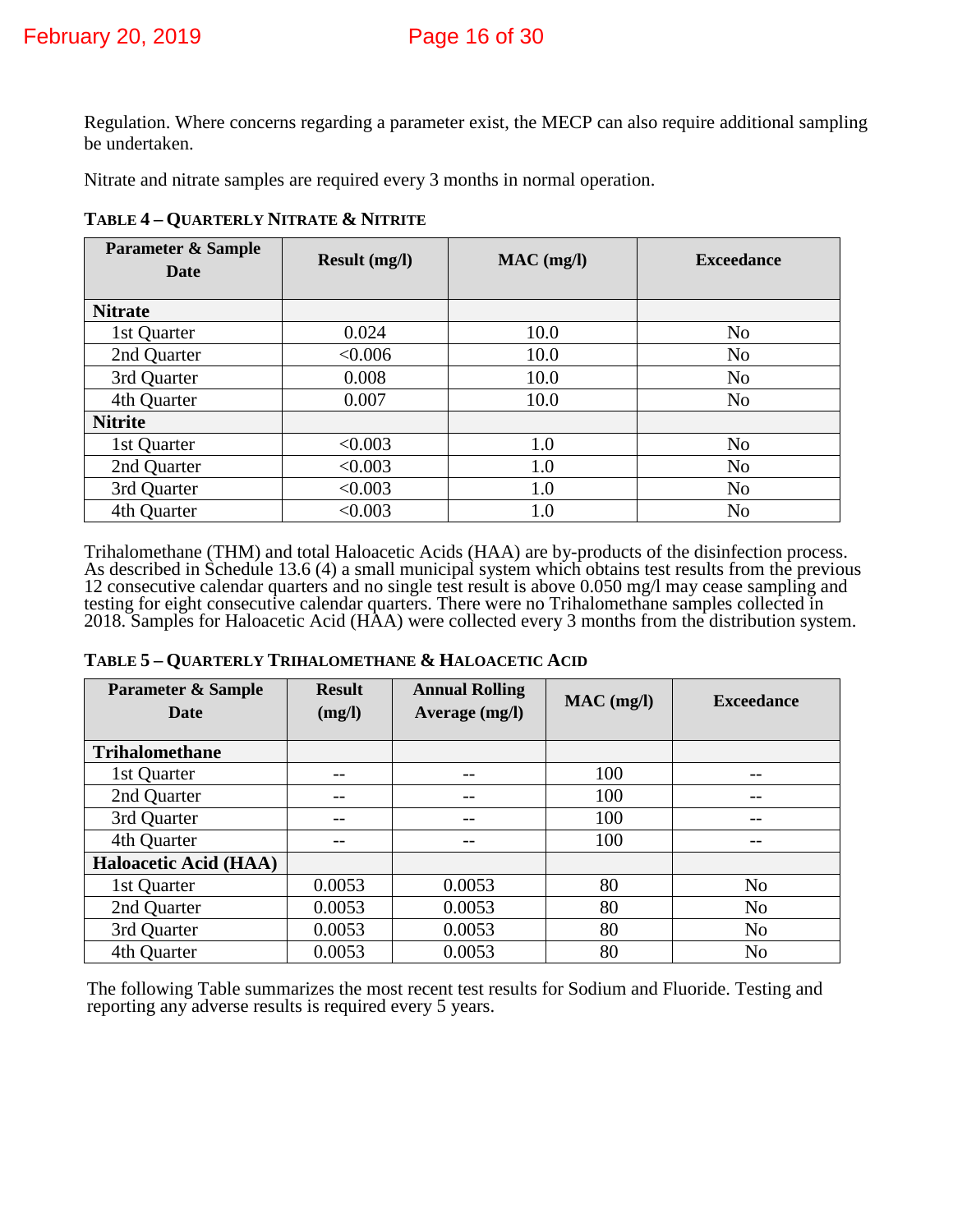| <b>Parameter</b> | <b>Sample Date</b>     | <b>Result Value (mg/L)</b> | $MAC$ (mg/L) |
|------------------|------------------------|----------------------------|--------------|
| Sodium           | January 2, 2017        | 24.4                       |              |
| Sodium           | January 9, 2017        | 25.4                       |              |
| Fluoride         | <b>January 2, 2017</b> | .02                        |              |

\*Sodium levels between 20 – 200 mg/L must be reported every 5 years. Natural levels of fluoride between 1.5 – 2.4 mg/L must be reported every 5 years. The following Table summarizes the most recent results for the Lead Testing Program. Lead samples are twice per year, in the winter sample period and the summer sample period as outlined below. Alkalinity and pH are monitored twice per year in the distribution system to ensure water quality is consistent and does not facilitate leaching of lead into the water.

#### <span id="page-16-0"></span>**TABLE 7 – LEAD SAMPLING**

| <b>Parameter</b>                      | <b>Result</b><br><b>Value</b> | <b>MAC</b>  | <b>Exceedance</b> |
|---------------------------------------|-------------------------------|-------------|-------------------|
| Winter Sample (Dec. $15 - April 15$ ) |                               |             |                   |
| Lead $(ug/l)$                         | 0.30                          |             | No                |
| Distribution Alkalinity (mg/l)        | 232                           | $*30 - 500$ | No                |
| Distribution pH                       | 8.29                          |             | No                |
| Summer Sample (June 15 – Oct. 15)     |                               |             |                   |
| Lead (ug/l)                           | 0.31                          |             | No                |
| <b>Distribution Alkalinity</b>        | 231                           | $*30 - 500$ | No                |
| Distribution pH                       | 7.48                          |             | No                |

\*Distribution alkalinity is an aesthetic objective / Operational Guideline with a range between 30 mg/l to 500 mg/l

The following Table summarizes the most recent test results for Schedules 23 and 24.Testing is required every 5 years for secure groundwater wells.

<span id="page-16-1"></span>

|  | TABLE 8 - SCHEDULE 23 & 24 |  |  |
|--|----------------------------|--|--|
|--|----------------------------|--|--|

| <b>Parameter</b>       | <b>Sample Date</b> | <b>Treated Water Value</b> | <b>Exceedance</b> |
|------------------------|--------------------|----------------------------|-------------------|
|                        |                    | (ug/l)                     |                   |
|                        |                    |                            |                   |
| <b>Antimony</b>        | 01/02/2017         | 0.02                       | N <sub>o</sub>    |
| <u>Arsenic</u>         | 01/02/2017         | 0.3                        | N <sub>o</sub>    |
| <b>Barium</b>          | 01/02/2017         | 148                        | N <sub>0</sub>    |
| <b>Boron</b>           | 01/02/2017         | 145                        | N <sub>0</sub>    |
| Cadmium                | 01/02/2017         | 0.006                      | N <sub>0</sub>    |
| Chromium               | 01/02/2017         | 0.57                       | N <sub>0</sub>    |
| Mercury                | 01/02/2017         | <b>ND</b>                  | N <sub>0</sub>    |
| Selenium               | 01/02/2017         | <b>ND</b>                  | N <sub>0</sub>    |
| Uranium                | 01/02/2017         | 0.087                      | N <sub>0</sub>    |
| Alachlor               | 01/02/2017         | <b>ND</b>                  | N <sub>o</sub>    |
| Atrazine + $N-$        | 01/02/2017         | <b>ND</b>                  | N <sub>o</sub>    |
| dealkylatedmetobolites |                    |                            |                   |
| Atrazine               | 01/02/2017         | <b>ND</b>                  | N <sub>o</sub>    |
| Densethyl atrazine     | 01/02/2017         | <b>ND</b>                  | N <sub>o</sub>    |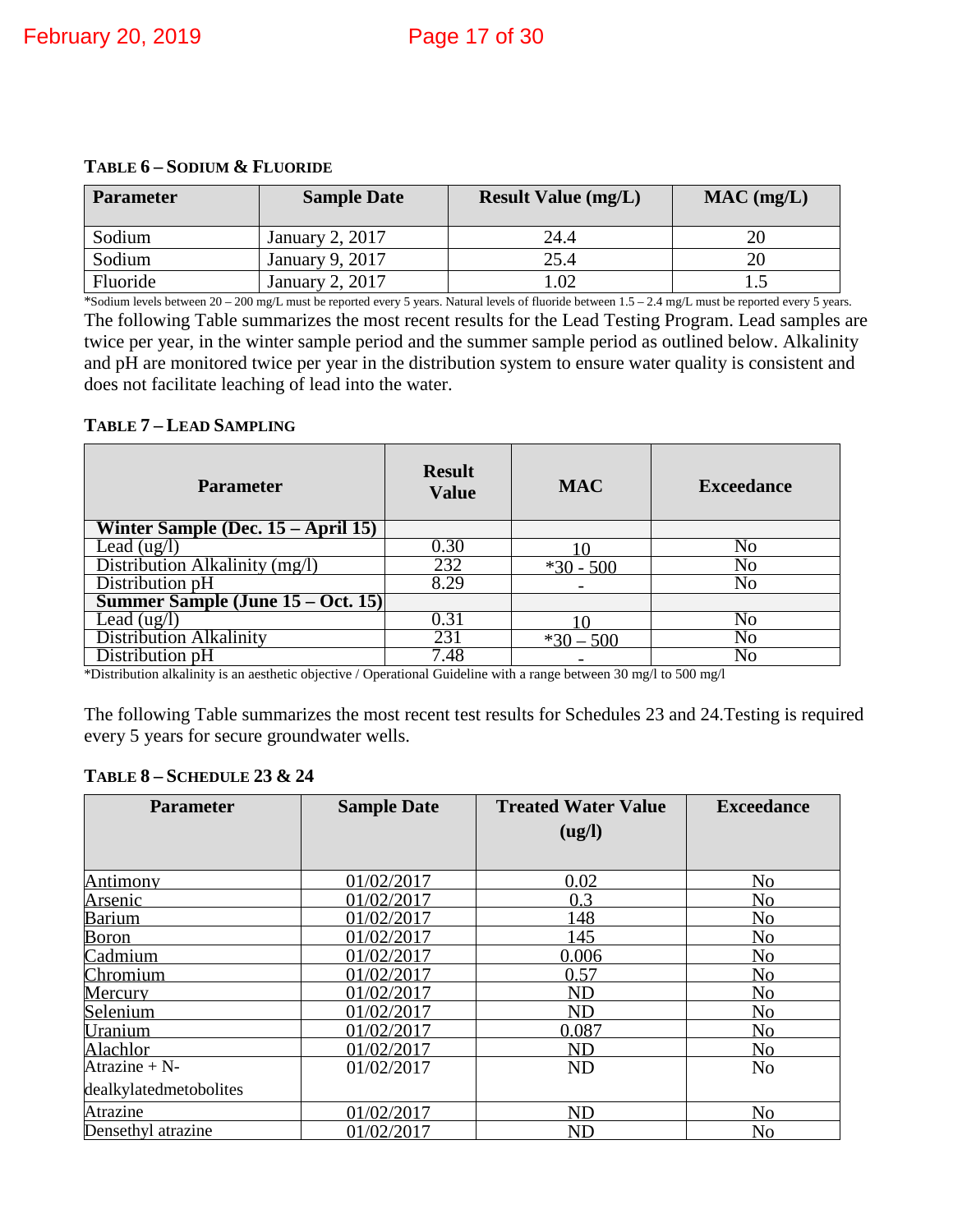| Azinphos-methyl            | 01/02/2017 | <b>ND</b> | N <sub>o</sub> |
|----------------------------|------------|-----------|----------------|
| Benzene                    | 01/02/2017 | ND        | N <sub>o</sub> |
| Benzo(a)pyrene             | 01/02/2017 | <b>ND</b> | N <sub>o</sub> |
| Bromoxynil                 | 01/02/2017 | <b>ND</b> | N <sub>o</sub> |
| Carbaryl                   | 01/02/2017 | <b>ND</b> | N <sub>o</sub> |
| Carbofuran                 | 01/02/2017 | <b>ND</b> | N <sub>o</sub> |
| Carbon Tetrachloride       | 01/02/2017 | ND        | N <sub>o</sub> |
| Chlorpyrifos               | 01/02/2017 | <b>ND</b> | N <sub>o</sub> |
| Diazinon                   | 01/02/2017 | <b>ND</b> | N <sub>o</sub> |
| Dicamba                    | 01/02/2017 | <b>ND</b> | No             |
| 1,2-Dichlorobenzene        | 01/02/2017 | <b>ND</b> | N <sub>o</sub> |
| 1,4-Dichlorobenzene        | 01/02/2017 | <b>ND</b> | N <sub>o</sub> |
| 1,2-Dichloroethane         | 01/02/2017 | <b>ND</b> | N <sub>o</sub> |
| 1,1-Dichloroethylene       | 01/02/2017 | <b>ND</b> | N <sub>o</sub> |
| (vinylidene chloride)      |            |           |                |
| Dichloromethane            | 01/02/2017 | <b>ND</b> | N <sub>o</sub> |
| 2-4 Dichlorophenol         | 01/02/2017 | <b>ND</b> | N <sub>o</sub> |
| 2,4-Dichlorophenoxy acetic | 01/02/2017 | ND        | N <sub>o</sub> |
| $acid (2,4-D)$             |            |           |                |
| Diclofop-methyl            | 01/02/2017 | <b>ND</b> | N <sub>o</sub> |
| Dimethoate                 | 01/02/2017 | <b>ND</b> | N <sub>o</sub> |
| Diquat                     | 01/02/2017 | <b>ND</b> | N <sub>o</sub> |
| Diuron                     | 01/02/2017 | <b>ND</b> | N <sub>o</sub> |
| Glyphosate                 | 01/02/2017 | <b>ND</b> | N <sub>o</sub> |
| Malathion                  | 01/02/2017 | <b>ND</b> | N <sub>o</sub> |
| 2-methyl-                  | 01/02/2017 | <b>ND</b> | N <sub>o</sub> |
| 4chlorophenoxyacetic acid  |            |           |                |
| (MCPA)                     |            |           |                |
| Metolachlor                | 01/02/2017 | <b>ND</b> | N <sub>0</sub> |
| Metribuzin                 | 01/02/2017 | <b>ND</b> | N <sub>o</sub> |
| Monochlorobenzene          | 01/02/2017 | <b>ND</b> | N <sub>o</sub> |
| Paraquat                   | 01/02/2017 | <b>ND</b> | N <sub>o</sub> |
| Pentachlorophenol          | 01/02/2017 | <b>ND</b> | N <sub>o</sub> |
| Phorate                    | 01/02/2017 | <b>ND</b> | N <sub>o</sub> |
| Picloram                   | 01/02/2017 | <b>ND</b> | N <sub>o</sub> |
| Polychlorinated            | 01/02/2017 | ND        | N <sub>o</sub> |
| Biphenyls(PCB)             |            |           |                |
| Prometryne                 | 01/02/2017 | ND        | N <sub>o</sub> |
| Simazine                   | 01/02/2017 | ND        | N <sub>o</sub> |
| Terbufos                   | 01/02/2017 | ND        | N <sub>o</sub> |
| Tetrachloroethylene        | 01/02/2017 | ND        | N <sub>o</sub> |
| 2,3,4,6-Tetrachlorophenol  | 01/02/2017 | ND        | N <sub>o</sub> |
|                            |            |           |                |
| Triallate                  | 01/02/2017 | <b>ND</b> | N <sub>o</sub> |
| Trichloroethylene          | 01/02/2017 | ND        | N <sub>o</sub> |
| 2,4,6-Trichlorophenol      | 01/02/2017 | ND        | N <sub>o</sub> |
| Trifluralin                | 01/02/2017 | ND        | N <sub>o</sub> |
| Vinyl Chloride             | 01/02/2017 | ND        | N <sub>o</sub> |
| $ND = Non-Detect$          |            |           |                |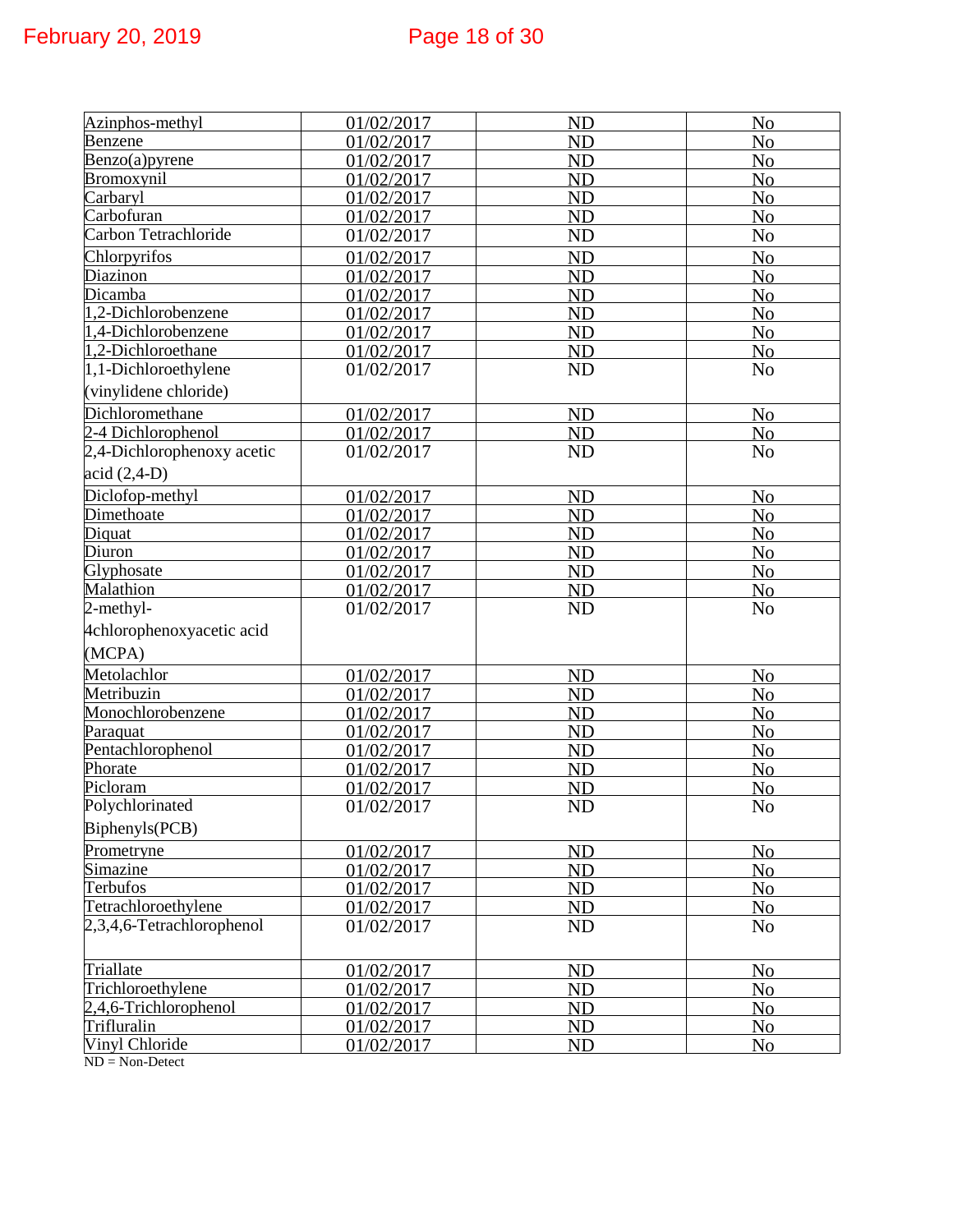#### <span id="page-18-1"></span><span id="page-18-0"></span>**SECTION E - OPERATIONAL MONITORING**

#### **(I) CHLORINE RESIDUAL**

Free chlorine levels of the treated water are monitored continuously at the discharge point of the Water Treatment Facility. In the distribution system, free chlorine is checked twice weekly at various locations throughout the distribution system. As a target, free chlorine residual within the distribution system should be above 0.20 mg/L. A free chlorine level lower than 0.05 mg/L must be reported and corrective action taken. There were no reportable incidents in 2018. A summary of the chlorine residual readings is provided in the table below.

#### <span id="page-18-2"></span>**TABLE 9 – CHLORINE RESIDUALS**

| <b>Parameter</b>                           | <b>Number of Tests</b><br>or Monitoring Frequency | <b>Range of</b><br><b>Results</b><br>$(Min - Max)$ |
|--------------------------------------------|---------------------------------------------------|----------------------------------------------------|
| Chlorine residual in distribution (mg/l)   | 104                                               | $0.50 - 1.24$                                      |
| Chlorine residual after treatment $(mg/L)$ | Continuous                                        | $0.88 - 1.91$                                      |

#### **(I) TURBIDITY**

<span id="page-18-3"></span>Turbidity of treated water is continuously monitored at the treatment facility, as a change in turbidity can indicate an operational problem. The turbidity of untreated water from the wells is checked monthly. Turbidity is measured in nephelometric turbidity units (NTU). Under Regulation 170/03 turbidity in groundwater is not reportable however turbidity should be  $\leq 1$  NTU at the treatment plant and  $\leq 5$  NTU in the distribution system. A summary of the monitoring results for 2018 is provided in the table below.

#### <span id="page-18-4"></span>**TABLE 10 – TURBIDITY**

| <b>Parameter</b>                | <b>Number of Tests</b><br>or Monitoring Frequency | <b>Range of</b><br><b>Results</b><br>$(Min - Max)$ |
|---------------------------------|---------------------------------------------------|----------------------------------------------------|
| Turbidity after treatment (NTU) | Continuous                                        | $0.03 - 0.99$                                      |

#### <span id="page-18-5"></span>**SECTION F - WATER QUANTITY**

Continuous monitoring of flowrates from supply wells into the treatment system and from the facility into the distribution system is required by Regulation 170/03. The Municipal Drinking Water License and Permit to Take Water issued by the MECP regulate the amount of water that can be utilized over a given time period. A summary of the 2018 flows are provided below.

#### <span id="page-18-6"></span>**TABLE 11 – RAW WATER FLOW DATA**

| <b>Flow Summary</b>                    | <b>Quantity</b>            |
|----------------------------------------|----------------------------|
| Permit to Take Water Limit             | $277 \text{ m}^3/\text{d}$ |
| Municipal Drinking Water License Limit | $277 \text{ m}^3/\text{d}$ |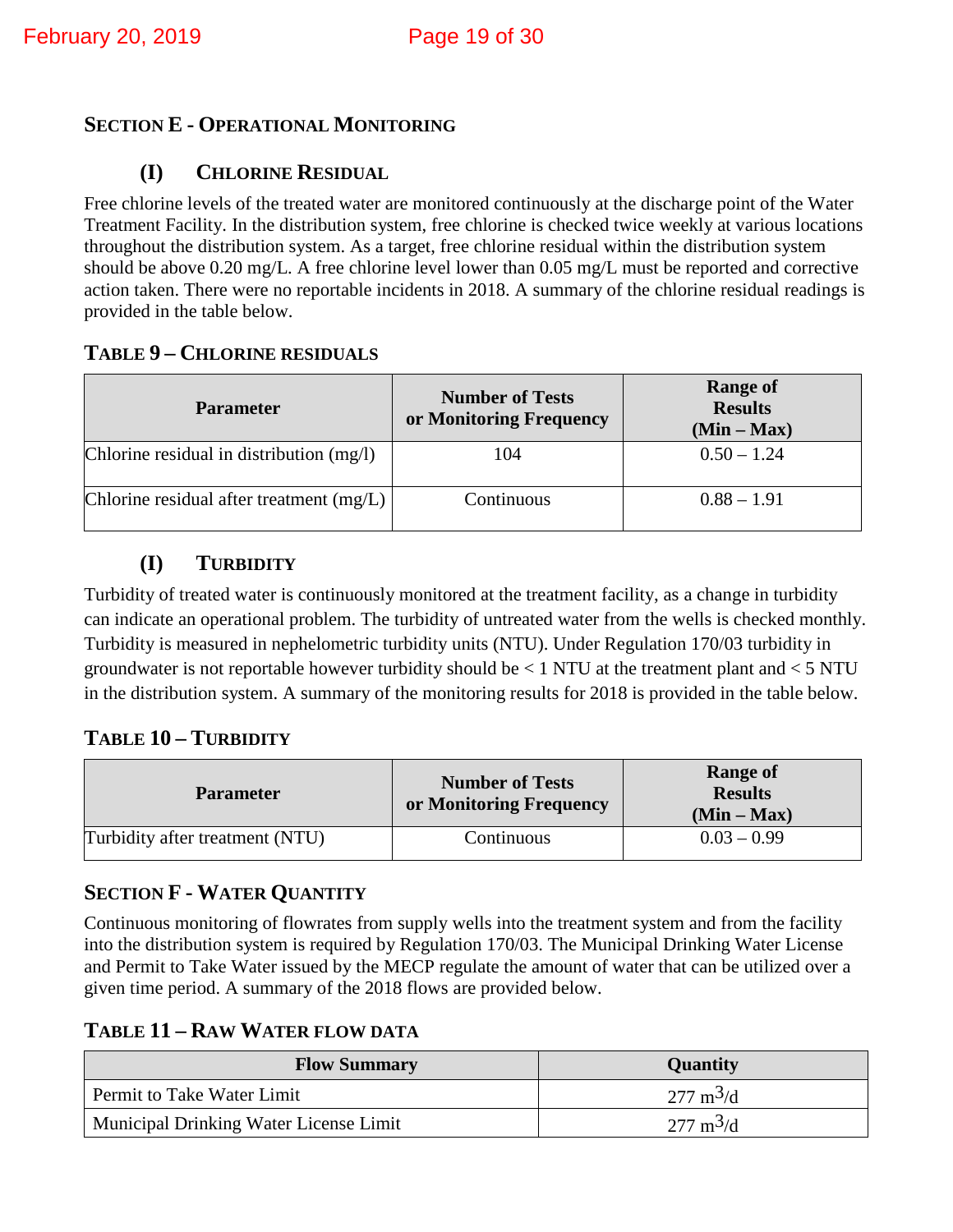| 2018 Average Daily Flow             | $39 \text{ m}^3/\text{d}$    |
|-------------------------------------|------------------------------|
| 2018 Maximum Daily Flow             | $98.54 \text{ m}^3/\text{d}$ |
| 2018 Average Monthly Flow           | $1,186 \text{ m}^3$          |
| 2018 Total Amount of Water Supplied | $14,231 \text{ m}^3$         |

<span id="page-19-0"></span>*TABLE 12 – MONTHLY FLOWS* 

|                |                | Jan  | Feb  | <b>March</b> | April | May  | June | July | <b>August</b> | <b>September</b> | October | <b>November</b> | <b>December</b> | Average |
|----------------|----------------|------|------|--------------|-------|------|------|------|---------------|------------------|---------|-----------------|-----------------|---------|
| Rated<br>Flow  | m <sup>3</sup> | 277  | 277  | 277          | 277   | 277  | 277  | 277  | 277           | 277              | 277     | 277             | 277             |         |
| Raw<br>Average | $m^3/d$        | 32.4 | 31.5 | 32.4         | 35.2  | 41.0 | 56.6 | 52.2 | 38.3          | 41.0             | 34.3    | 33.5            | 39.0            | 39.0    |
| Raw<br>Max     | $m^3/d$        | 58.7 | 48.6 | 59.7         | 63.9  | 87.2 | 98.5 | 75.6 | 81.8          | 71.6             | 60.4    | 61.6            | 84.1            |         |

*GRAPH 1 – MONTHLY FLOWS (M3 /DAY)*

<span id="page-19-1"></span>

#### <span id="page-19-2"></span>**SECTION G - NON- COMPLIANCE FINDINGS & ADVERSE RESULTS**

Non-compliance issues are typically identified by either the Operating Authority or the MECP Drinking Water Inspectors. All non-compliance issues are investigated, corrective actions taken and documented using the Municipalities Drinking Water Quality Management System (DWQMS) procedures.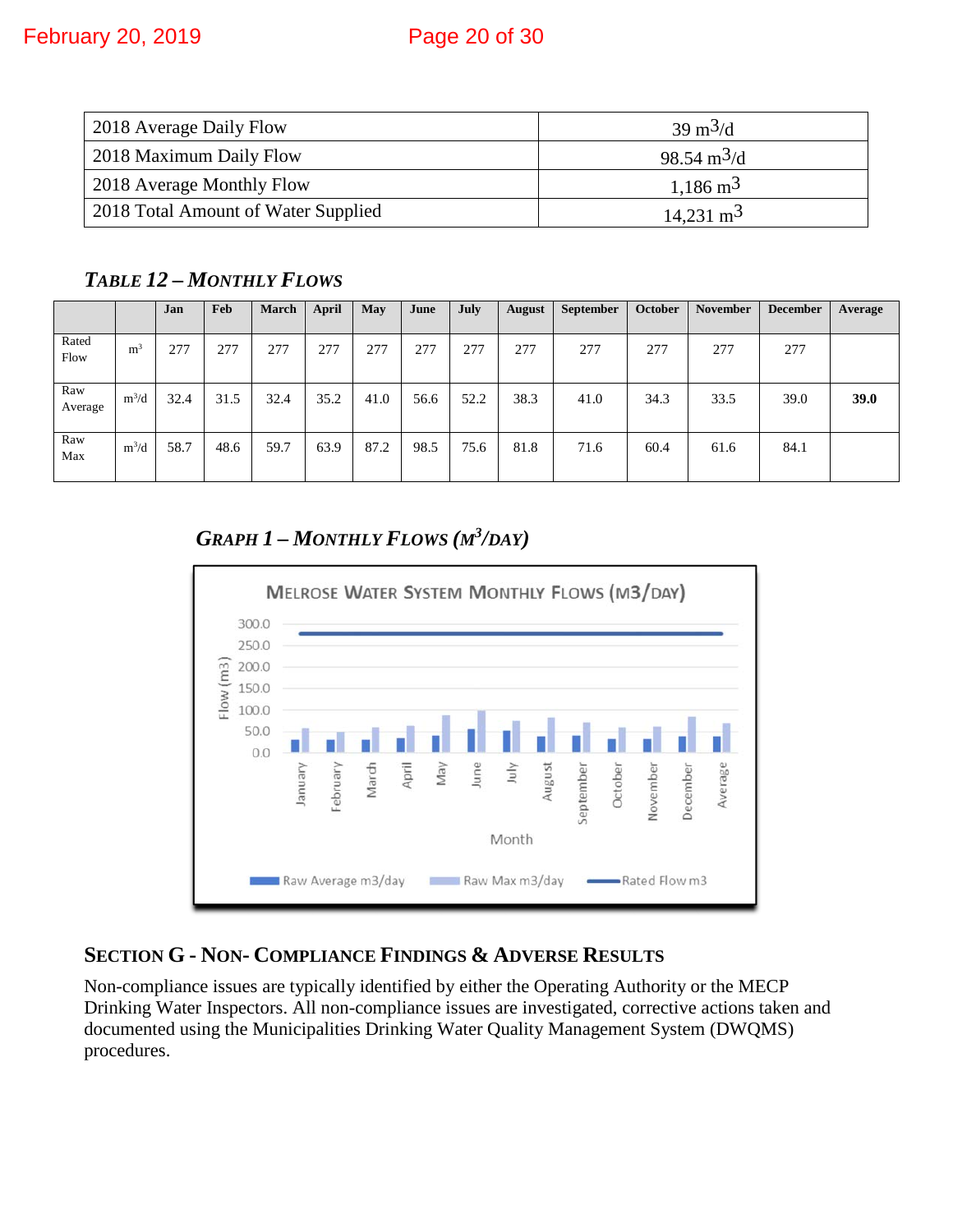#### **(I) NON- COMPLIANCE FINDINGS**

<span id="page-20-0"></span>The MECP conducted an announced routine inspection of the Birr Drinking Water System on June 14, 2018. The MECP inspector identified one (1) non-compliance with the regulatory requirements.

1. All nitrate/nitrite water quality monitoring requirements prescribed by legislation were not conducted within the required frequency for the DWS. Ontario Regulation 170/03 – Schedule 13-7 stipulates that nitrate and nitrite are required to be collected and tested every three months from the treated water within the required frequency as prescribed by Ontario Regulation 170/03  $-$  Schedule 6-1.1(4).

According to documentation provided for review from the Owner / Operating Authority, samples were collected from the Treatment Plant on the following dates:

1. April 3, 2017 2. July 6, 2017 3. October 2, 2017 4. February 2, 2018 5. April 2, 2018

Based on the aforementioned tests, the Owner / Operating Authority did collect the appropriate number of nitrate and nitrite samples for testing, however, the appropriate time period between the samples collected on October 2, 2017, February 2, 2018, and April 2, 2018 did not meet the appropriate frequency of testing as prescribed by Ontario Regulation 170/03 – Schedule 6-1.1(4). Generally stated, a sample that is required to be collected every three months has an acceptable window for sample collection of between 60 to 120 days. As presented below, the aforementioned samples were not collected within this acceptable time period:

1. October 2, 2017 to February 2, 2018 --- 123 days

2. February 2, 2018 to April 2, 2018 --- 59 days

Action(s) Required: From herein, the Owner / Operating Authority shall ensure that all samples required to be collected every three months are done so as prescribed by the requirements of Ontario Regulation 170/03 – Schedule 6-1.1(4). Compliance with this requirement will be assessed during the next annual inspection of the water system.

#### **(II) ADVERSE RESULTS**

<span id="page-20-1"></span>There were no adverse results in 2018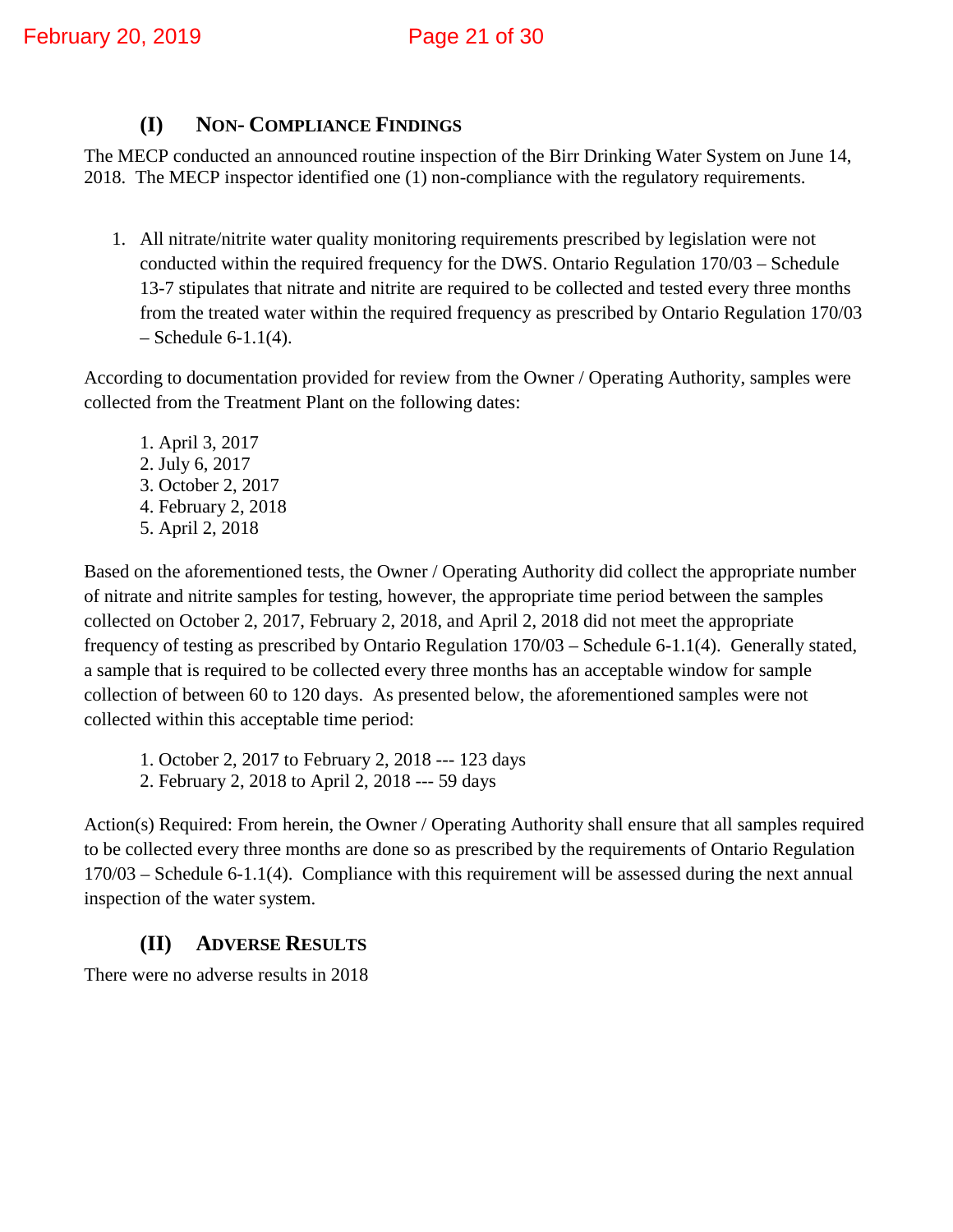# **2018 ANNUAL PERFORMANCE REPORT MIDDLESEX CENTRE DISTRIBUTION SYSTEM**



**DATE: FEBRUARY 20TH, 2018**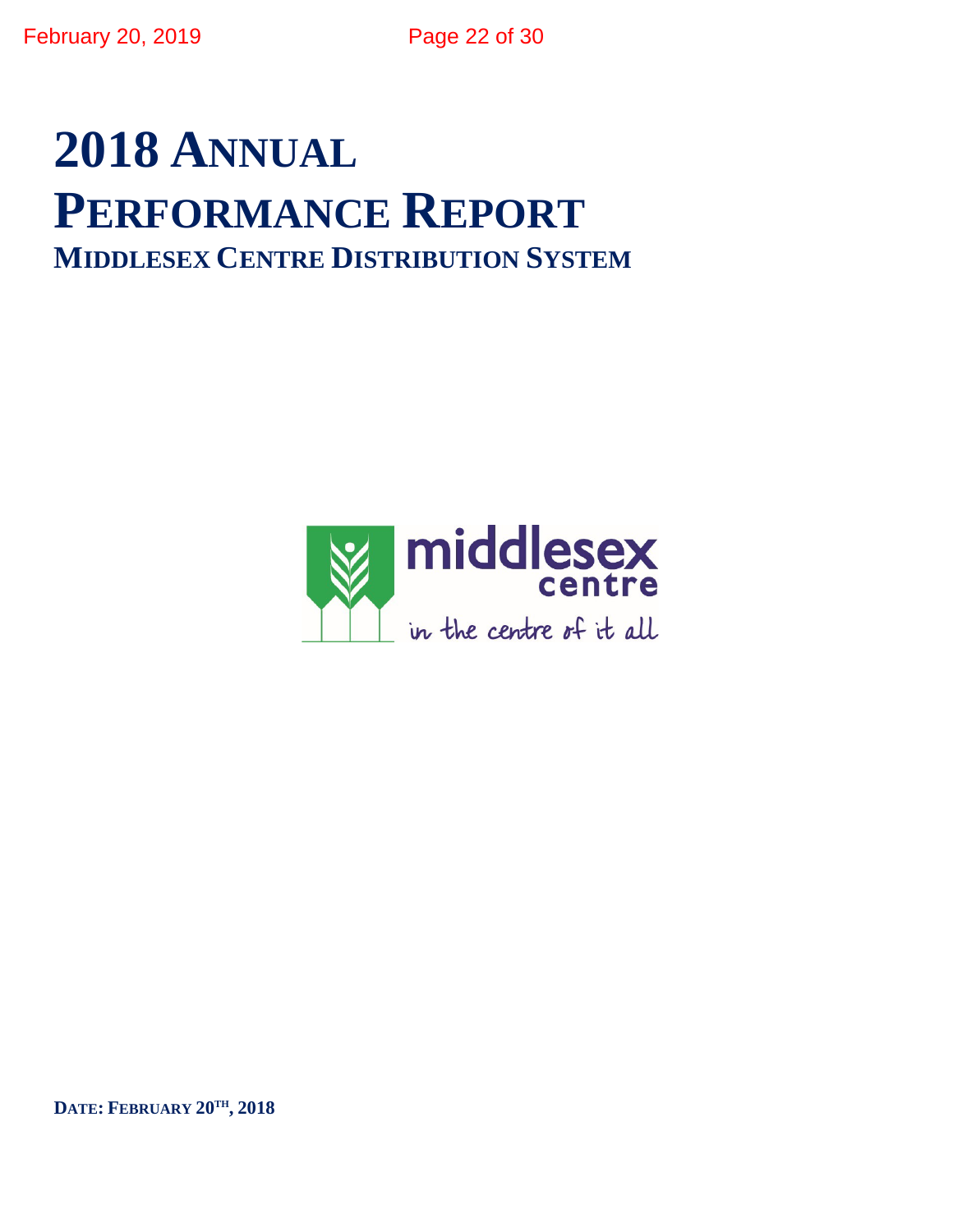## **TABLE OF CONTENTS**

| $($ $\Gamma$                                                                                 |  |
|----------------------------------------------------------------------------------------------|--|
| (II)                                                                                         |  |
|                                                                                              |  |
|                                                                                              |  |
|                                                                                              |  |
|                                                                                              |  |
|                                                                                              |  |
|                                                                                              |  |
|                                                                                              |  |
|                                                                                              |  |
| $\textcircled{1}$                                                                            |  |
|                                                                                              |  |
|                                                                                              |  |
|                                                                                              |  |
|                                                                                              |  |
|                                                                                              |  |
|                                                                                              |  |
|                                                                                              |  |
|                                                                                              |  |
|                                                                                              |  |
| SUMMARY OF REPORTING ADVERSE TEST RESULTS AND OTHER PROBLEMS (SCHEDULE 16) 7<br>$($ $\Gamma$ |  |
|                                                                                              |  |
|                                                                                              |  |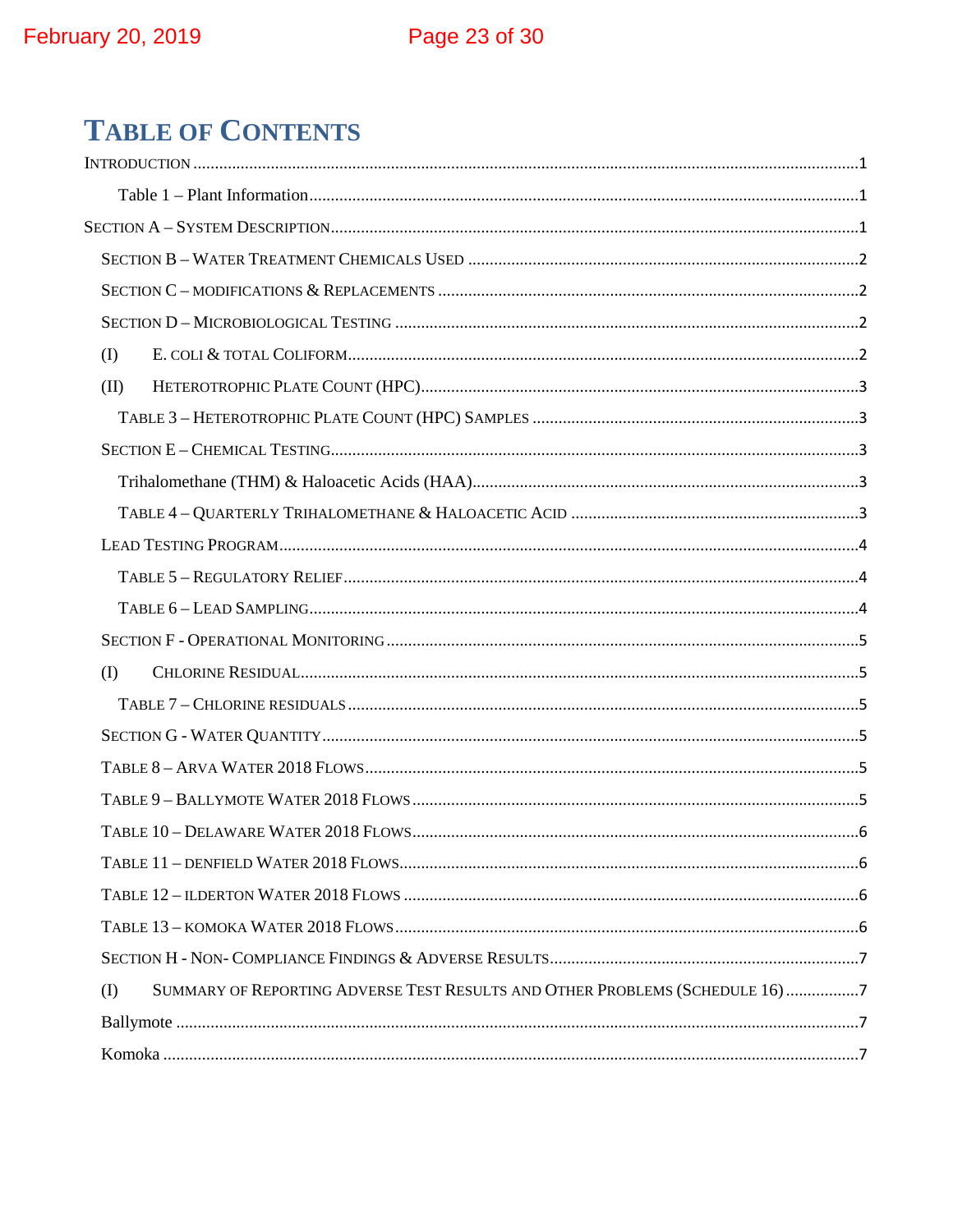

#### <span id="page-23-0"></span>**INTRODUCTION**

The Municipality of Middlesex Centre prepares a report summarizing system operation and water quality for every municipal drinking water system annually. The reports detail the latest water quality testing results, water quantity statistics and any adverse conditions that may have occurred for the previous year. They are available for review by the end of February on the Municipality of Middlesex Centre website at www.middlesexcentre.on.ca/Public/drinking water or by contacting the Public Works Department.

All efforts have been made to ensure the information presented in this report is accurate. If you have any questions or comments concerning the report please contact the Municipality of Middlesex Centre.

<span id="page-23-1"></span>**Table 1 – Plant Information** 

| Drinking Water System                 | Middlesex Centre Distribution System |
|---------------------------------------|--------------------------------------|
| Drinking Water System Number          | 260004202                            |
| Drinking Water System Owner & Contact | Municipality of Middlesex Centre     |
| Information                           | Large Municipal Distribution System  |
|                                       | 10227 Ilderton Road, RR #2           |
|                                       | Ilderton, Ontario                    |
|                                       | <b>N0M 2A0</b>                       |
|                                       |                                      |
| Reporting Period                      | January 1, 2018 to December 31, 2018 |

#### <span id="page-23-2"></span>**SECTION A – SYSTEM DESCRIPTION**

The Middlesex Centre Distribution System is owned and operated by the Municipality of Middlesex Centre. The system operates under Municipal Drinking Water License Number 052-101 and Drinking Water Works Permit Number 052-201. This system is made up of the following water systems:

- Arva Distribution System
- Ballymote Distribution System
- Delaware Distribution System
- Denfield Distribution System
- Ilderton Distribution System
- Komoka-Kilworth Distribution System

The water supply for the Arva Distribution System is obtained from a 1050 mm pipeline maintained by the City of London Water Supply System. A 200mm ductile-iron pipeline with flow meter and in-line vertical turbine fire pump distributes treated water. There is an on-line chlorine analyzer and paperless recorder. Two chemical metering pumps are available for secondary disinfection to boost sodium hypochlorite levels.

The Ballymote Distribution System is supplied by a 200mm water main from the City of London. A rechlorination injection point exists with a portable chlorine feed system, a sampling tap immediately downstream from the injection point and a chlorine analyzer measure free chlorine residual in the water entering the distribution system.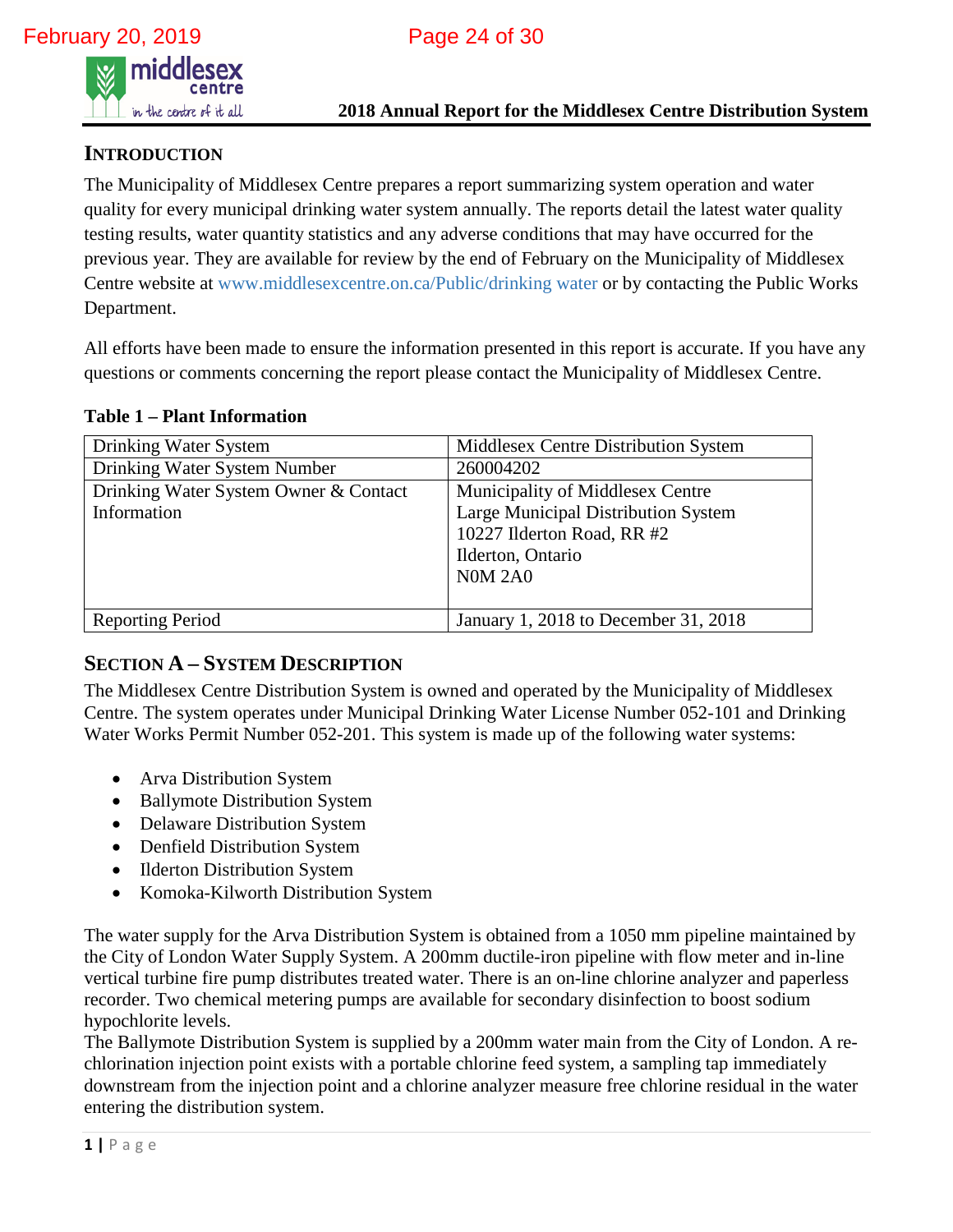The Delaware Drinking Water System receives water through a 150 mm water main from the City of London Distribution System connection at the Delaware Re-chlorination facility. The re-chlorination facility consists of two chemical metering pumps, a chemical storage tank, flow meter, piping, SCADA and a chorine residual analyzer. The water is supplied to the distribution and elevated storage tank by an automatic valve and controls.

The water supply for the Denfield Distribution System is obtained from the 1200 mm pipeline of the LHPWSS. High lift pumps at the Denfield reservoir draw from the above ground storage tank and provide water to the distribution system. The Denfield system is equipped with two fixed speed pumps and one variable speed pump. Two sodium hypochlorite disinfection systems are used to boost chlorine entering and leaving the storage tank.

The water supply for the Ilderton distribution system is obtained from the LHPWSS. High lift pumps at the Ilderton reservoir provide water to the distribution system and the tower, which provides pressure for the distribution system. The reservoir is equipped with three high lift pumps. A sodium hypochlorite disinfection systems is used to boost chlorine entering the distribution system.

The water supply for the Komoka-Kilworth distribution system is obtained from the LHPWSS. High lift pumps at the Komoka reservoir draw from the above ground storage tank and provide water to the distribution system and the tower. The reservoir is equipped with two high lift pumps. Two sodium hypochlorite disinfection systems are used to boost chlorine entering and leaving the storage tank.

#### <span id="page-24-0"></span>**SECTION B – WATER TREATMENT CHEMICALS USED**

- 12% sodium hypochlorite
- 6% sodium hypochlorite

#### <span id="page-24-1"></span>**SECTION C – MODIFICATIONS & REPLACEMENTS**

#### **Modifications & Replacements**

No major upgraded or Form 2 Record of Minor Modifications or Replacements to the Drinking Water System

#### <span id="page-24-3"></span><span id="page-24-2"></span>**SECTION D – MICROBIOLOGICAL TESTING**

#### **(I) E. COLI & TOTAL COLIFORM**

Bacteriological tests for E. coli and total coliforms in the distribution water are collected on a weekly schedule in various location throughout the distribution system. Extra samples are taken after major repairs or maintenance work. Any E. coli or total coliform results above 0 in treated distribution water must be reported to the Ministry of Environment, Conservation and Parks (MECP) and Medical Officer of Health (MOH). Resamples and any other required actions are taken as quickly as possible. The results from the 2018 sampling program are shown on the table below.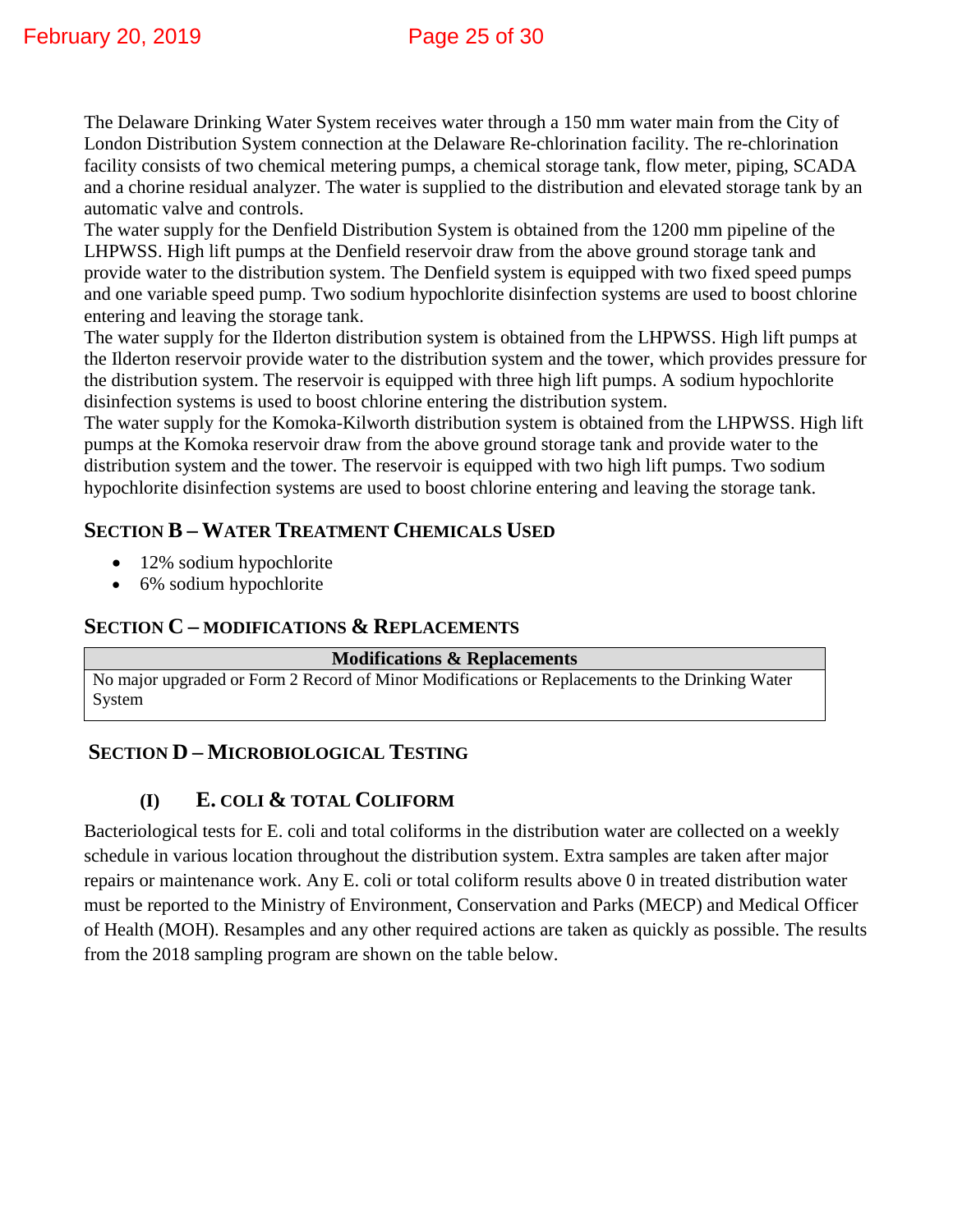#### **TABLE 2 – E. COLI & TOTAL COLIFORM SAMPLES**

|              | <b>Number of</b><br><b>Samples</b> | <b>Range of E. coli Results</b><br>$Min - Max$ | <b>Range of</b><br><b>Total Coliform Results</b> |
|--------------|------------------------------------|------------------------------------------------|--------------------------------------------------|
|              |                                    |                                                | $Min - Max$                                      |
| Distribution | 251                                | $0 - 0$                                        | $0 - 12$                                         |

#### **(II) HETEROTROPHIC PLATE COUNT (HPC)**

<span id="page-25-0"></span>HPC analyses are required from the distribution water on a bi-weekly basis. HPC should be less than 500 colonies per 1 mL. Results over 500 colonies per 1 mL may indicate a change in water quality but it is not considered an indicator of unsafe water. 2018 results are shown in the table below.

#### <span id="page-25-1"></span>**TABLE 3 – HETEROTROPHIC PLATE COUNT (HPC) SAMPLES**

| <b>Parameters</b> | <b>Number of Samples</b> | <b>Range of HPC Results</b><br><b>Min-Max</b> |
|-------------------|--------------------------|-----------------------------------------------|
| Distribution      | 06                       | $<$ 10 – 580                                  |

#### <span id="page-25-2"></span>**SECTION E – CHEMICAL TESTING**

The Safe Drinking Water Act requires periodic testing of the water for chemical parameters. The sampling frequency varies for different types and sizes of water systems. If the concentration of a parameter is above half of the Maximum Allowable Concentration (MAC) under the Ontario Drinking Water Quality Standards, an increased testing frequency of once every three months is required by the Regulation. Where concerns regarding a parameter exist, the MECP can also require additional sampling be undertaken.

#### <span id="page-25-3"></span>**Trihalomethane (THM) & Haloacetic Acids (HAA)**

The Middlesex Distribution System collected samples for Trihalomethane (THM) and total Haloacetic Acids (HAA) which are by-products of the disinfection process. Samples were collected every 3 months from the distribution system.

| <b>Parameter &amp; Sample</b><br>Date | <b>Result</b><br>(mg/l) | <b>Annual Rolling</b><br>Average (mg/l) | $MAC$ (mg/l) | <b>Exceedance</b> |
|---------------------------------------|-------------------------|-----------------------------------------|--------------|-------------------|
| <b>Trihalomethane</b>                 |                         |                                         |              |                   |
| 1st Quarter                           | 0.033                   | 0.041                                   | 100          | No                |
| 2nd Quarter                           | 0.032                   | 0.037                                   | 100          | N <sub>o</sub>    |
| 3rd Quarter                           | 0.048                   | 0.039                                   | 100          | N <sub>o</sub>    |
| 4th Quarter                           | 0.057                   | 0.043                                   | 100          | N <sub>o</sub>    |
| <b>Haloacetic Acid (HAA)</b>          |                         |                                         |              |                   |
| 1st Quarter                           | 0.0186                  | 0.0203                                  | 80           | N <sub>o</sub>    |
| 2nd Quarter                           | 0.0285                  | 0.0219                                  | 80           | N <sub>o</sub>    |

<span id="page-25-4"></span>**TABLE 4 – QUARTERLY TRIHALOMETHANE & HALOACETIC ACID**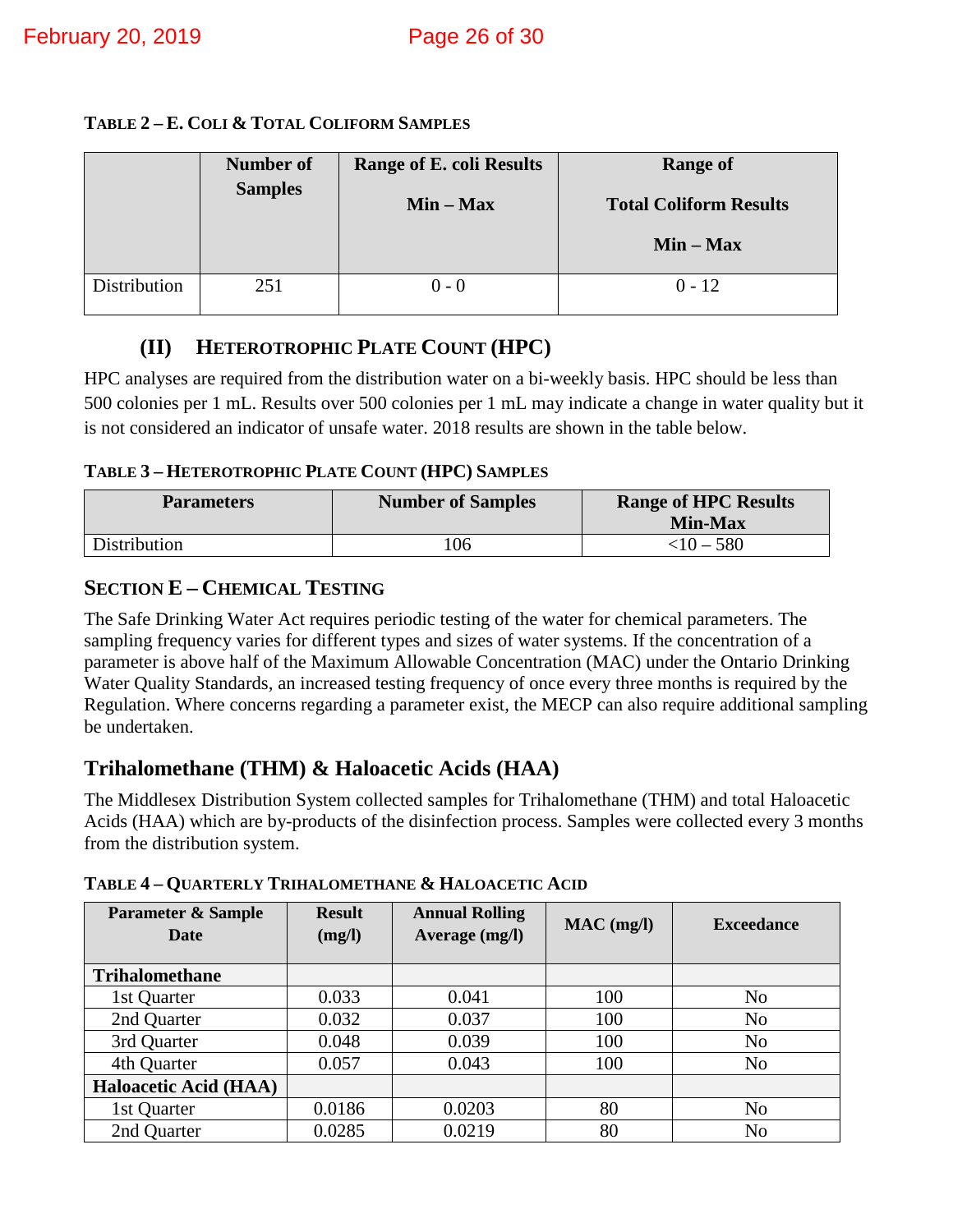| 3rd<br>Juarter | 0.0262            | റററ<br>.∪∠∠o | ററ<br>δU | N <sub>C</sub> |
|----------------|-------------------|--------------|----------|----------------|
| 4th<br>Juarter | !48<br>$\Omega$ 1 | .0220        | or<br>δU | N <sub>0</sub> |

#### <span id="page-26-0"></span>**LEAD TESTING PROGRAM**

The following Table summarizes the most recent results for the Lead Testing Program. Lead samples are twice per year in the winter sample period and the summer sample period as outlined below. Alkalinity and pH are monitored twice per year in the distribution system to ensure water quality is consistent and does not facilitate leaching of lead into the water.

As identified in Schedule D of the Municipal Drinking Water License #052-101, Middlesex Center was granted Regulatory Relief for Lead sampling. The number of sampling points has been reduced to the following:

<span id="page-26-1"></span>**TABLE 5 – REGULATORY RELIEF**

| <b>Number of Sampling Points Required for Relief from Regulatory Requirements</b> |                    |                                                              |                           |                     |  |  |  |
|-----------------------------------------------------------------------------------|--------------------|--------------------------------------------------------------|---------------------------|---------------------|--|--|--|
| Column 1                                                                          | Column 2           | Column 3                                                     | Column 4                  | Column 5            |  |  |  |
| <b>Drinking Water System</b>                                                      | <b>DWS Numbers</b> | Number of Sampling   Number of Sampling   Number of Sampling |                           |                     |  |  |  |
| or Drinking Water                                                                 |                    | <b>Points in Plumbing</b>                                    | <b>Points in Plumbing</b> | Points in           |  |  |  |
| <b>Subsystem Name</b>                                                             |                    | that Serves Private                                          | that Does Not Serve       | <b>Distribution</b> |  |  |  |
|                                                                                   |                    | <b>Residences</b>                                            | <b>Private Residences</b> | <b>System</b>       |  |  |  |
| Middlesex Centre Distribution<br>System                                           | 260004202          | 20                                                           |                           | 4                   |  |  |  |

#### <span id="page-26-2"></span>**TABLE 6 – LEAD SAMPLING**

| <b>Parameter</b>                      | <b>Max</b><br><b>Result</b><br><b>Values</b> | <b>MAC</b>  | <b>Exceedance</b> |
|---------------------------------------|----------------------------------------------|-------------|-------------------|
| Winter Sample (Dec. $15 - April 15$ ) |                                              |             |                   |
| Lead $(ug/l)$                         | 4.47                                         |             | No                |
| Distribution Alkalinity (mg/l)        | 86                                           | $*30 - 500$ | No                |
| Distribution pH                       | 8.32                                         |             | No                |
| Summer Sample (June 15 – Oct. 15)     |                                              |             |                   |
| Lead $(ug/l)$                         | 2.00                                         |             | No                |
| <b>Distribution Alkalinity</b>        | 81                                           | $*30 - 500$ | No                |
| Distribution pH                       | 8.23                                         |             | No                |

\*Distribution alkalinity is an aesthetic objective / Operational Guideline with a range between 30 mg/l to 500 mg/l.

Middlesex Centre Distribution System has been granted Regulatory Relief for lead sampling as outlined in Table 2, Schedule D Conditions for Relief from Regulatory Requirements in the Regulatory Drinking Water Licence # 052-101, Issue #4 dated October 26, 2017. Middlesex Centre is required to take twenty (20) lead samples from plumbing that serve Private Residence, two (2) samples that do not serve private residents and four (4) samples from the distribution system. Samples results from the summer and winter lead sampling period are listed in Appendix A.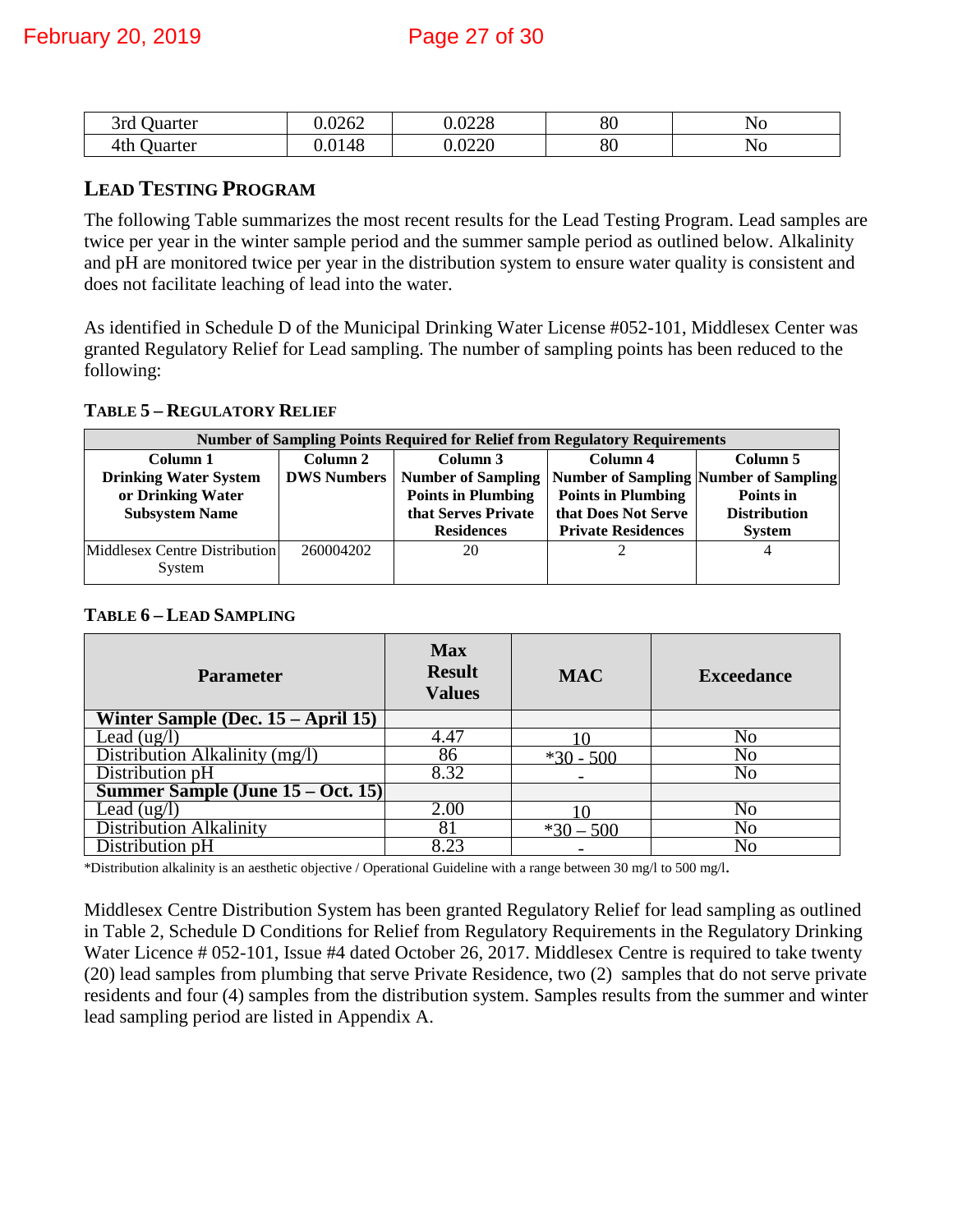#### <span id="page-27-1"></span><span id="page-27-0"></span>**SECTION F - OPERATIONAL MONITORING**

#### **(I) CHLORINE RESIDUAL**

Free chlorine levels of the treated water are monitored continuously at the discharge point of the Water Treatment Facility. In the distribution system, free chlorine is checked daily at various locations. As a target, free chlorine residual within the distribution system should be above 0.20 mg/L. A free chlorine level lower than 0.05 mg/L must be reported and corrective action taken. There were no reportable incidents in 2018. A summary of the chlorine residual readings is provided in the table below.

#### <span id="page-27-2"></span>**TABLE 7 – CHLORINE RESIDUALS**

| <b>Parameter</b>                              | <b>Number of Tests</b><br>or Monitoring<br><b>Frequency</b> | <b>Range of</b><br><b>Results</b><br>$(Min - Max)$ |
|-----------------------------------------------|-------------------------------------------------------------|----------------------------------------------------|
| Chlorine residual Point of Entry (POE) (mg/L) | Continuous                                                  | $0.28 - 3.08$                                      |

#### <span id="page-27-3"></span>**SECTION G - WATER QUANTITY**

Continuous monitoring of flowrates from the supply systems to the Middlesex Distribution System is required by Regulation 170/03. The Municipal Drinking Water License and Permit to Take Water issued by the MECP regulate the amount of water that can be utilized over a given time period. A summary of the 2018 flows are provided below.

#### <span id="page-27-4"></span>TABLE 8 – ARVA WATER 2018 FLOWS

|                  |                | Jan   | Feb   | <b>March</b> | April | <b>May</b> | June  | July  | Aug   | <b>Sept</b> | Oct. | <b>Nov</b> | <b>Dec</b> |
|------------------|----------------|-------|-------|--------------|-------|------------|-------|-------|-------|-------------|------|------------|------------|
| Monthly<br>Total | m <sup>3</sup> | 2,599 | 2,325 | 2,901        | 2,911 | 5,095      | 6,671 | 5,441 | 4,609 | 4,279       | 2635 | 2,570      | 2,619      |
| Monthly Avg      | $m^3$ /day     | 84    | 83    | 94           | 97    | 164        | 222   | 176   | 149   | 143         | 85   | 86         | 84         |
| Monthly Max      | m3/day         | 102   | 93    | 108          | 141   | 255        | 303   | 275   | 196   | 170         | 109  | 124        | 114        |

#### <span id="page-27-5"></span>TABLE 9 – BALLYMOTE WATER 2018 FLOWS

|                  |                | Jan | Feb | <b>March</b> | <b>April</b> | <b>May</b> | June | July | Aug | <b>Sept</b> | Oct. | <b>Nov</b> | <b>Dec</b> |
|------------------|----------------|-----|-----|--------------|--------------|------------|------|------|-----|-------------|------|------------|------------|
| Monthly<br>Total | m <sup>3</sup> | 457 | 432 | 500          | 466          | 819        | 997  | 877  | 760 | 561         | 492  | 460        | 562        |
| Monthly Avg      | $m^3$ /day     | 15  | 15  | 16           | 15           | 26         | 33   | 28   | 27  | 19          | 16   | 15         | 18         |
| Monthly Max      | m3/day         | 20  | 21  | 19           | 32           | 48         | 56   | 41   | 61  | 32          | 26   | 19         | 24         |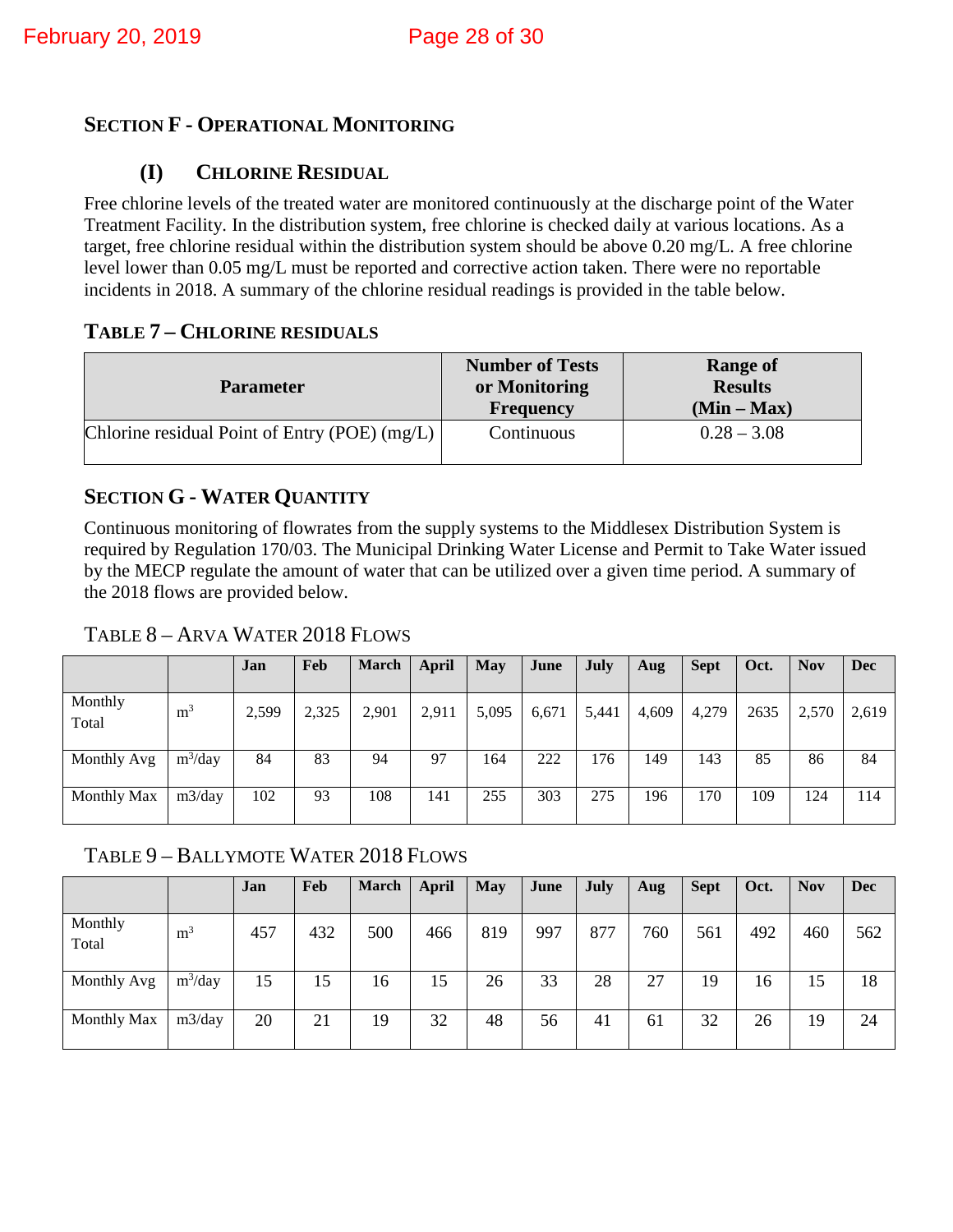|                  |                | Jan   | Feb   | <b>March</b> | <b>April</b> | <b>May</b> | June   | July   | Aug    | <b>Sept</b> | Oct. | <b>Nov</b> | <b>Dec</b> |
|------------------|----------------|-------|-------|--------------|--------------|------------|--------|--------|--------|-------------|------|------------|------------|
| Monthly<br>Total | m <sup>3</sup> | 9,800 | 8,195 | 9,137        | 9,572        | 12,860     | 15,569 | 16,503 | 11,581 | 11,933      | 9741 | 9,408      | 10,183     |
| Monthly<br>Avg   | $m^3$ /day     | 316   | 293   | 295          | 319          | 415        | 519    | 532    | 374    | 398         | 314  | 314        | 328        |
| Monthly<br>Max   | m3/day         | 443   | 425   | 474          | 476          | 754        | 802    | 832    | 508    | 546         | 441  | 419        | 416        |

<span id="page-28-0"></span>TABLE 10 – DELAWARE WATER 2018 FLOWS

### <span id="page-28-1"></span>TABLE 11 – DENFIELD WATER 2018 FLOWS

|                  |                | Jan | Feb | <b>March</b> | <b>April</b> | <b>May</b> | June  | July  | Aug   | <b>Sept</b> | Oct | <b>Nov</b> | <b>Dec</b> |
|------------------|----------------|-----|-----|--------------|--------------|------------|-------|-------|-------|-------------|-----|------------|------------|
| Monthly<br>Total | m <sup>3</sup> | 910 | 801 | 931          | 976          | ,209       | 1,305 | 1,158 | 1,146 | 975         | 942 | 916        | 961        |
| Monthly Avg      | $m^3$ /day     | 29  | 29  | 30           | 33           | 39         | 44    | 37    | 37    | 32          | 30  | 31         | 31         |
| Monthly Max      | m3/day         | 35  | 37  | 37           | 56           | 72         | 70    | 61    | 72    | 46          | 45  | 56         | 37         |

#### <span id="page-28-2"></span>TABLE 12 – ILDERTON WATER 2018 FLOWS

|                  |                | Jan    | Feb    | <b>March</b> | <b>April</b> | <b>May</b> | June   | <b>July</b> | Aug    | <b>Sept</b> | Oct    | <b>Nov</b> | <b>Dec</b> |
|------------------|----------------|--------|--------|--------------|--------------|------------|--------|-------------|--------|-------------|--------|------------|------------|
| Monthly<br>Total | m <sup>3</sup> | 15,320 | 15,013 | 16,499       | 16,732       | 21,213     | 23,500 | 25,456      | 15,782 | 21,351      | 17,773 | 17,394     | 19,009     |
| Monthly<br>Avg   | $m^3$ /day     | 494    | 536    | 532          | 558          | 684        | 783    | 821         | 509    | 712         | 573    | 580        | 613        |
| Monthly<br>Max   | m3/day         | 955    | 863    | 918          | 979          | 1,128      | 1,397  | 1,112       | 1,059  | 956         | 838    | 986        | 948        |

### <span id="page-28-3"></span>TABLE 13 – KOMOKA WATER 2018 FLOWS

|                  |                | Jan    | Feb    | <b>March</b> | <b>April</b> | <b>May</b> | June   | <b>July</b> | Aug    | <b>Sept</b> | Oct    | <b>Nov</b> | <b>Dec</b> |
|------------------|----------------|--------|--------|--------------|--------------|------------|--------|-------------|--------|-------------|--------|------------|------------|
| Monthly<br>Total | m <sup>3</sup> | 25,913 | 23,344 | 26,290       | 26,996       | 34,932     | 37,823 | 39,444      | 32,075 | 27,518      | 25,271 | 22,714     | 24554      |
| Monthly<br>Avg   | $m^3$ /day     | 836    | 834    | 848          | 900          | 1,127      | 1,261  | 1,272       | 1035   | 917         | 815    | 757        | 792        |
| Monthly<br>Max   | m3/day         | 980    | 982    | 974          | 1,086        | 1,775      | 1,984  | 1,827       | 1,937  | 1,175       | 1138   | 922        | 926        |